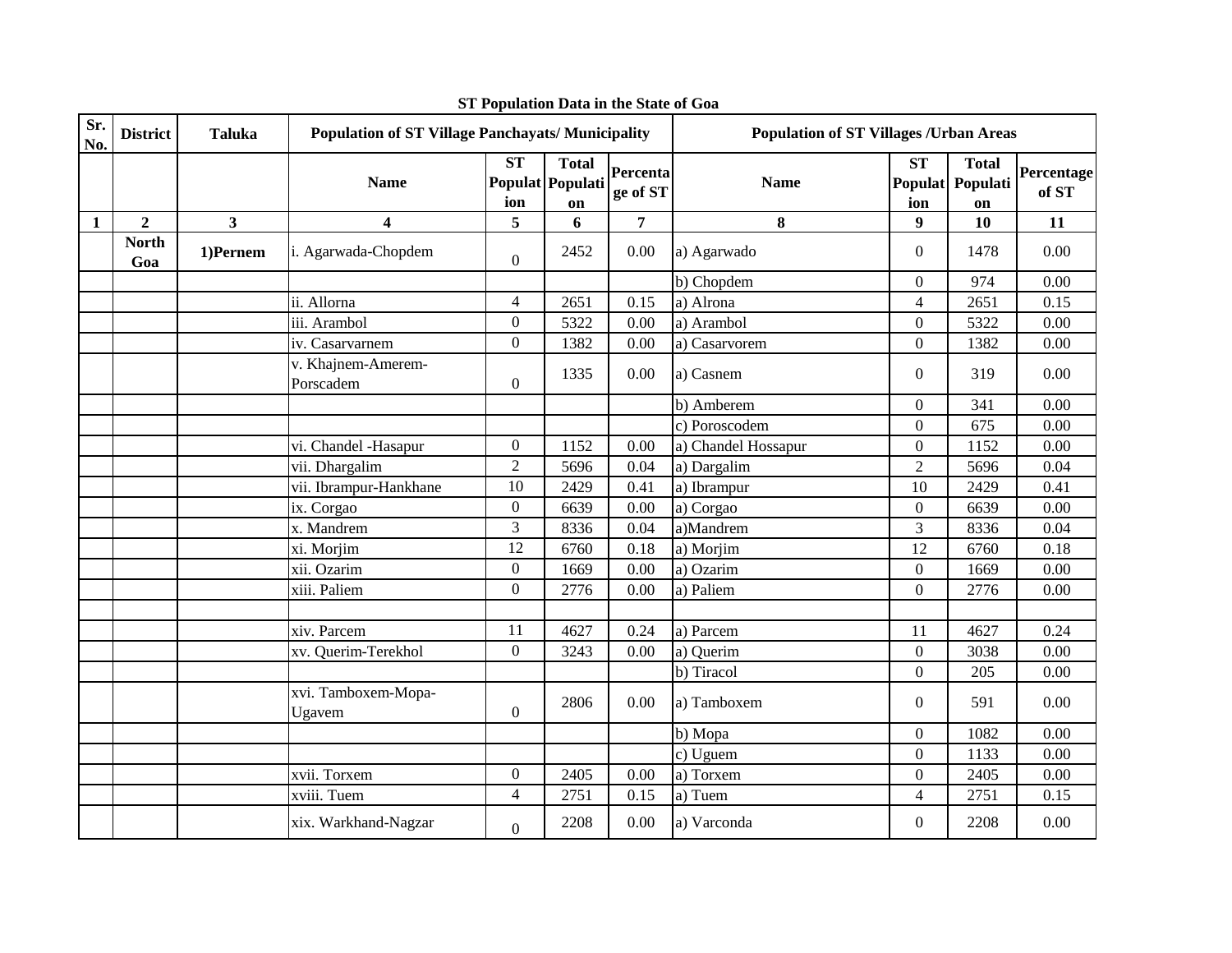|  |          | xx. Virnoda                  | $\boldsymbol{0}$ | 4087  | 0.00 | a) Virnora              | $\boldsymbol{0}$ | 1386  | 0.00 |
|--|----------|------------------------------|------------------|-------|------|-------------------------|------------------|-------|------|
|  |          |                              |                  |       |      | b) Pernem               | $\overline{0}$   | 2701  | 0.00 |
|  |          |                              |                  |       |      |                         |                  |       |      |
|  |          | <b>Total (Panchayatwise)</b> | 46               | 70726 | 0.07 |                         | 46               | 70726 | 0.07 |
|  |          |                              |                  |       |      |                         |                  |       |      |
|  |          | Pernem (MCI)                 | $\overline{0}$   | 5021  | 0.00 | Pernem (MCI) Ward No.01 | $\overline{0}$   | 417   | 0.00 |
|  |          |                              |                  |       |      | Pernem (MCI) Ward No.02 | $\overline{0}$   | 527   | 0.00 |
|  |          |                              |                  |       |      | Pernem (MCI) Ward No.03 | $\overline{0}$   | 649   | 0.00 |
|  |          |                              |                  |       |      | Pernem (MCI) Ward No.04 | $\overline{0}$   | 397   | 0.00 |
|  |          |                              |                  |       |      | Pernem (MCI) Ward No.05 | $\overline{0}$   | 525   | 0.00 |
|  |          |                              |                  |       |      | Pernem (MCI) Ward No.06 | $\overline{0}$   | 674   | 0.00 |
|  |          |                              |                  |       |      | Pernem (MCI) Ward No.07 | $\overline{0}$   | 664   | 0.00 |
|  |          |                              |                  |       |      | Pernem (MCI) Ward No.08 | $\boldsymbol{0}$ | 301   | 0.00 |
|  |          |                              |                  |       |      | Pernem (MCI) Ward No.09 | $\boldsymbol{0}$ | 606   | 0.00 |
|  |          |                              |                  |       |      | Pernem (MCI) Ward No.10 | $\overline{0}$   | 261   | 0.00 |
|  |          |                              |                  |       |      |                         |                  |       |      |
|  |          | <b>Total (Talukawise)</b>    | 46               | 75747 | 0.06 |                         | 46               | 75747 | 0.06 |
|  |          |                              |                  |       |      |                         |                  |       |      |
|  | 2)Bardez | i. Aldona                    | 274              | 9518  | 2.88 | a) Aldona               | 200              | 6270  | 3.19 |
|  |          |                              |                  |       |      | b) Corjuem              | 54               | 2725  | 1.98 |
|  |          |                              |                  |       |      | c) Calvim               | 20               | 403   | 4.96 |
|  |          |                              |                  |       |      | d) Ponolem              | $\overline{0}$   | 120   | 0.00 |
|  |          | ii. Anjuna-Caisua            | 40               | 9636  | 0.42 | a) Anjuna-Caisua        | 40               | 9636  | 0.42 |
|  |          | iii. Arpora-Nagoa            | 62               | 4710  | 1.32 | a) Arpora               | 48               | 3255  | 1.47 |
|  |          |                              |                  |       |      | b)Nagao                 | 14               | 1455  | 0.96 |
|  |          | iv. Assagao                  | 22               | 4367  | 0.50 | a) Assagao              | 22               | 4367  | 0.50 |
|  |          | v. Assonora                  | 8                | 4730  | 0.17 | a) Assonora             | 8                | 3870  | 0.21 |
|  |          |                              |                  |       |      | b) Moitem               | $\overline{0}$   | 860   | 0.00 |
|  |          | vi. Bastora                  | 33               | 3943  | 0.84 | a) Bastora              | 33               | 3943  | 0.84 |
|  |          | vii. Calangute               | 82               | 13810 | 0.59 | a) Calangute            | $\overline{82}$  | 13810 | 0.59 |
|  |          | viii. Camurlim               | $\overline{7}$   | 3015  | 0.23 | a) Camurlim             | $\overline{7}$   | 3015  | 0.23 |
|  |          | ix. Candolim                 | 8                | 8500  | 0.09 | a) Candolim             | 8                | 8500  | 0.09 |
|  |          | x. Colvale                   | $\overline{0}$   | 4818  | 0.00 | a) Colvale              | $\overline{0}$   | 4818  | 0.00 |
|  |          | xi. Guirim                   | $\overline{4}$   | 5036  | 0.08 | a) Guirim               | $\overline{4}$   | 5036  | 0.08 |
|  |          | xii. Moira                   | 204              | 4299  | 4.75 | a) Moira                | 204              | 4299  | 4.75 |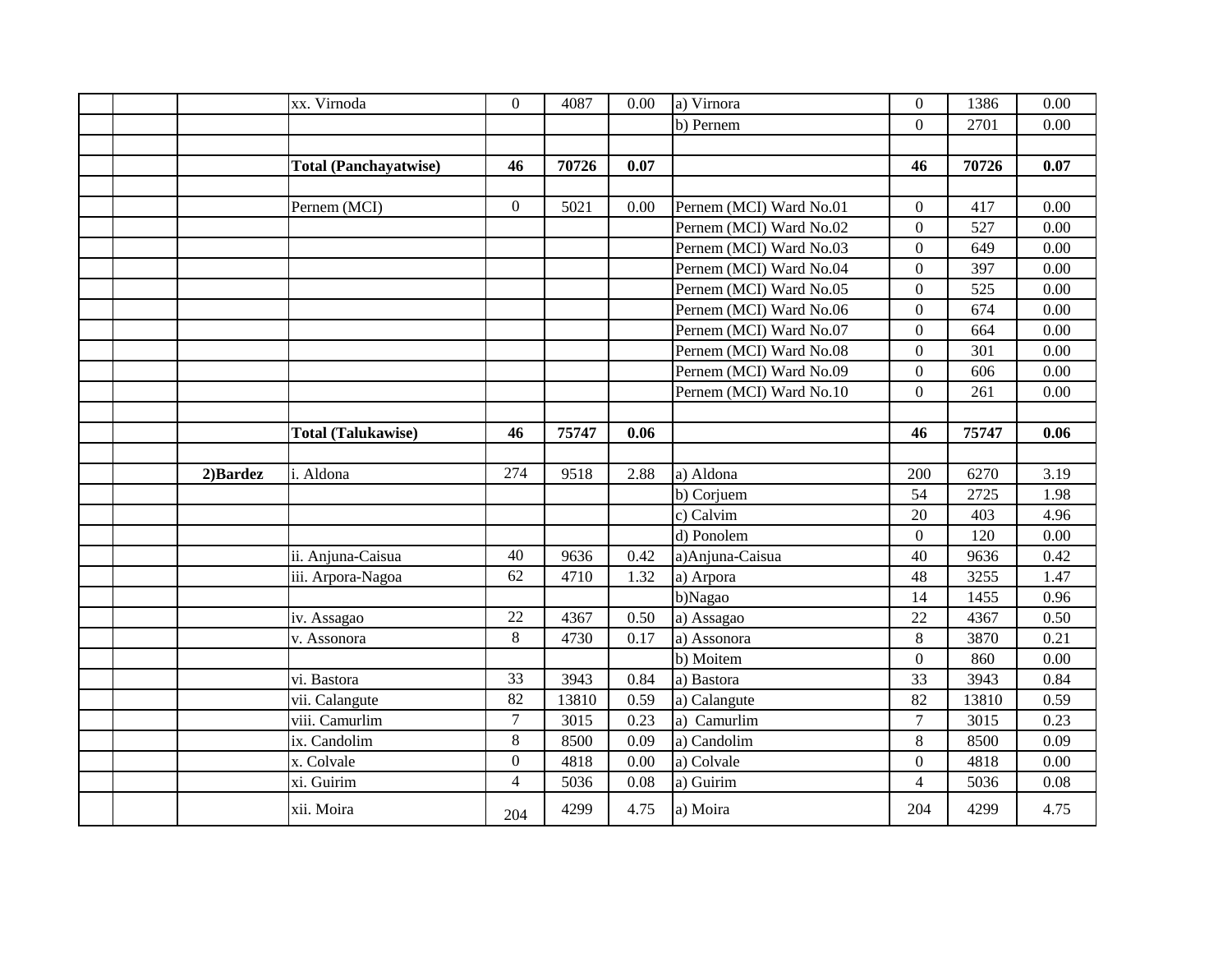| xiii.Nachinola                    | $\overline{0}$ | 2725   | 0.00 | a) Nachinola             | $\overline{0}$ | 2725   | 0.00 |
|-----------------------------------|----------------|--------|------|--------------------------|----------------|--------|------|
| xiv.Nadora                        | $\overline{0}$ | 1257   | 0.00 | a) Nadora                | $\overline{0}$ | 1257   | 0.00 |
| xv. Nerul                         | 9              | 5042   | 0.18 | a) Nerul                 | 9              | 5042   | 0.18 |
| xvi. Oxel                         | $\mathbf{1}$   | 2794   | 0.04 | a) Oxel                  | $\mathbf{1}$   | 2794   | 0.04 |
| xvii. Parra                       | $\overline{4}$ | 4449   | 0.09 | a) Parra                 | $\overline{4}$ | 4449   | 0.09 |
| xviii. Penha -de- France          | 143            | 15342  | 0.93 | a) Penha de Franca       | 143            | 15342  | 0.93 |
| xix. Pilerne-Marra                | 74             | 7815   | 0.95 | a) Pilerne               | 52             | 5827   | 0.89 |
|                                   |                |        |      | b) Marra                 | 22             | 1988   | 1.11 |
| xx. Pirna                         | $\overline{0}$ | 2568   | 0.00 | a) Pirna                 | $\overline{0}$ | 2568   | 0.00 |
| xxi. Pomburpa-Olaulim             | 12             | 3754   | 0.32 | a)Pomburpa               | 8              | 3095   | 0.26 |
|                                   |                |        |      | b) Olaulim               | $\overline{4}$ | 659    | 0.61 |
| xxii. Reis -Magos                 | 86             | 8053   | 1.07 | a)Reis Magos             | 86             | 8053   | 1.07 |
| xxiii. Revora                     | 8              | 2630   | 0.30 | a) Revora                | 8              | 2630   | 0.30 |
| xxiv. Salvador -do- Mundo         | 150            | 6373   | 2.35 | a) Salvador do Mundo     | 150            | 6373   | 2.35 |
| xxv. Saligao                      | 80             | 6280   | 1.27 | a) Saligao               | 80             | 6280   | 1.27 |
| xxvi. Sangolda                    | 12             | 4429   | 0.27 | a) Sangolda              | 12             | 4429   | 0.27 |
| xxvii. Siolim-Marna               | $\overline{3}$ | 1234   | 0.24 | a) Siolim-Marna          | 3              | 1234   | 0.24 |
| xxviii. Siolim-Sodiem             | 25             | 10936  | 0.23 | a) Siolim-Sodiem         | 25             | 10936  | 0.23 |
| xxix. Sirsaim                     | $\overline{0}$ | 2850   | 0.00 | a) Sirsaim               | $\overline{0}$ | 2850   | 0.00 |
| <b>xxx.</b> Socorro               | 27             | 12908  | 0.21 | a) Socorro               | 27             | 12908  | 0.21 |
| xxxi. Tivim                       | 24             | 9076   | 0.26 | a) Tivim                 | 24             | 9076   | 0.26 |
| xxxii. Ucassaim-Paliem-<br>Punola | 85             | 3318   | 2.56 | a) Ucasaim               | 8              | 1077   | 0.74 |
|                                   |                |        |      | b) Paliem                | $\overline{0}$ | 1377   | 0.00 |
|                                   |                |        |      | c) Punola                | 77             | 864    | 8.91 |
| xxxiii. Verla-Canca               | 13             | 7236   | 0.18 | a) Verla                 | $\overline{7}$ | 3685   | 0.19 |
|                                   |                |        |      | b) Canca                 | 6              | 3551   | 0.17 |
| <b>Total (Panchayatwise)</b>      | 1500           | 197451 | 0.76 |                          | 1500           | 197451 | 0.76 |
|                                   |                |        |      |                          |                |        |      |
| Mapusa (MCI)                      | 154            | 39989  | 0.39 | Mapusa( MCI) Ward No. 01 | 16             | 6915   | 0.23 |
|                                   |                |        |      | Mapusa( MCI)Ward No. 02  | 19             | 3383   | 0.56 |
|                                   |                |        |      | Mapusa( MCI) Ward No. 03 | 49             | 4629   | 1.06 |
|                                   |                |        |      | Mapusa( MCI) Ward No. 04 | 22             | 2577   | 0.85 |
|                                   |                |        |      | Mapusa(MCI)Ward No. 05   | 14             | 4092   | 0.34 |
|                                   |                |        |      | Mapusa( MCI) Ward No. 06 | $\overline{4}$ | 2098   | 0.19 |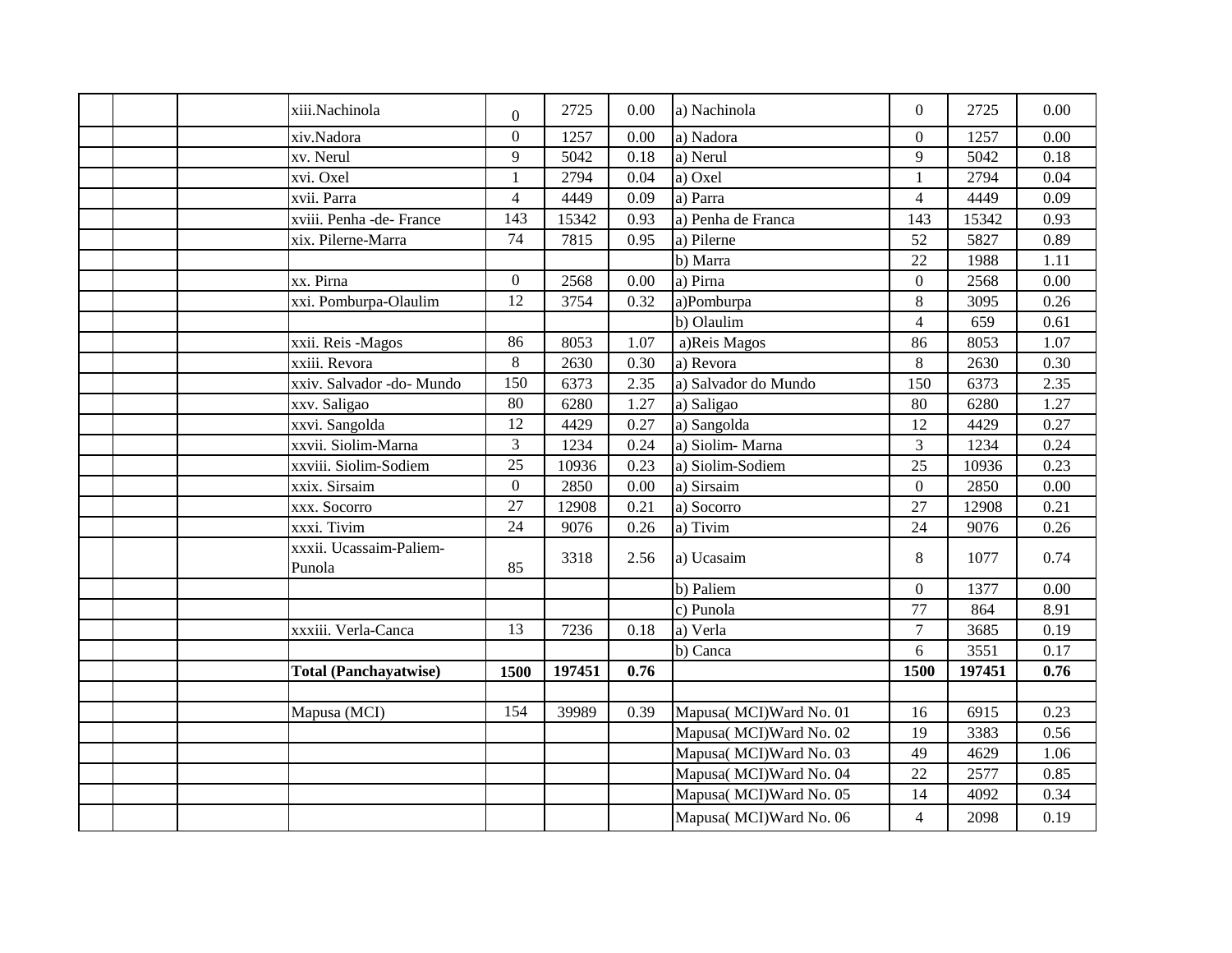|  |            |                                   |      |        |       | Mapusa( MCI) Ward No. 07 | 11               | 2064   | 0.53  |
|--|------------|-----------------------------------|------|--------|-------|--------------------------|------------------|--------|-------|
|  |            |                                   |      |        |       | Mapusa(MCI)Ward No. 08   | $\overline{2}$   | 199    | 1.01  |
|  |            |                                   |      |        |       | Mapusa( MCI) Ward No. 09 | $\overline{0}$   | 504    | 0.00  |
|  |            |                                   |      |        |       | Mapusa( MCI) Ward No. 10 | 10               | 7745   | 0.13  |
|  |            |                                   |      |        |       | Mapusa(MCI)Ward No. 11   | $\overline{0}$   | 204    | 0.00  |
|  |            |                                   |      |        |       | Mapusa(MCI)Ward No. 12   | $\overline{0}$   | 778    | 0.00  |
|  |            |                                   |      |        |       | Mapusa(MCI)Ward No. 13   | $\overline{7}$   | 1695   | 0.41  |
|  |            |                                   |      |        |       | Mapusa(MCI)Ward No. 14   | $\overline{0}$   | 832    | 0.00  |
|  |            |                                   |      |        |       | Mapusa(MCI)Ward No. 15   | $\boldsymbol{0}$ | 2274   | 0.00  |
|  |            | <b>Total (Talukawise)</b>         | 1654 | 237440 | 0.70  |                          | 1654             | 237440 | 0.70  |
|  |            |                                   |      |        |       |                          |                  |        |       |
|  | 3) Tiswadi | i. Azossim Mandur                 | 547  | 4255   | 12.86 | a) Azossim               | 237              | 1142   | 20.75 |
|  |            |                                   |      |        |       | b) Mandur                | 310              | 3113   | 9.96  |
|  |            | ii. Batim                         | 21   | 2008   | 1.05  | a) Batim                 | 21               | 1489   | 1.41  |
|  |            |                                   |      |        |       | b) Gancim                | $\overline{0}$   | 519    | 0.00  |
|  |            | iii. Carambolim                   | 2299 | 5179   | 44.39 | a) Carambolim            | 2299             | 5179   | 44.39 |
|  |            | iv. Chimbel                       | 2592 | 16812  | 15.42 | a) Chimbel               | 2592             | 15289  | 16.95 |
|  |            |                                   |      |        |       | b) Morombi O Grande      | $\overline{0}$   | 1523   | 0.00  |
|  |            | v. Chodan Madel                   | 444  | 5563   | 7.98  | a) Chorao                | 440              | 5268   | 8.35  |
|  |            |                                   |      |        |       | b) Ambarim               | $\overline{0}$   | 93     | 0.00  |
|  |            |                                   |      |        |       | c) Caraim                | 4                | 202    | 1.98  |
|  |            | vi. Corlim                        | 1207 | 6568   | 18.38 | a) Corlim                | 1207             | 6568   | 18.38 |
|  |            | vii. Cumbharjua                   | 686  | 5218   | 13.15 | a) Cumbarjua             | 686              | 4917   | 13.95 |
|  |            |                                   |      |        |       | b) Gandaulim             | $\boldsymbol{0}$ | 301    | 0.00  |
|  |            | viii. Curca-Bambolim-<br>Talaulim | 1641 | 10816  | 15.17 | a) Curca                 | 497              | 2518   | 19.74 |
|  |            |                                   |      |        |       | b) Bambolim              | 839              | 6885   | 12.19 |
|  |            |                                   |      |        |       | c) Talaulim              | 305              | 972    | 31.38 |
|  |            |                                   |      |        |       | d) Goalim-Moula          | $\boldsymbol{0}$ | 441    | 0.00  |
|  |            | ix. Goltim-Navelim                | 557  | 2767   | 20.13 | a) Goltim                | 262              | 1634   | 16.03 |
|  |            |                                   |      |        |       | b) Navelim               | 295              | 1133   | 26.04 |
|  |            | x. Merces                         | 320  | 8948   | 3.58  | a) Murda                 | 314              | 7517   | 4.18  |
|  |            |                                   |      |        |       | b) Renovadi              | $\mathfrak{2}$   | 500    | 0.40  |
|  |            |                                   |      |        |       | c) Mercem                | $\overline{4}$   | 931    | 0.43  |
|  |            | xi.Neura                          | 109  | 2003   | 5.44  | a) Neura                 | 109              | 2003   | 5.44  |
|  |            | xii. Sao -Matias                  | 108  | 2252   | 4.80  | a) Sao Matias (Malar)    | 77               | 1630   | 4.72  |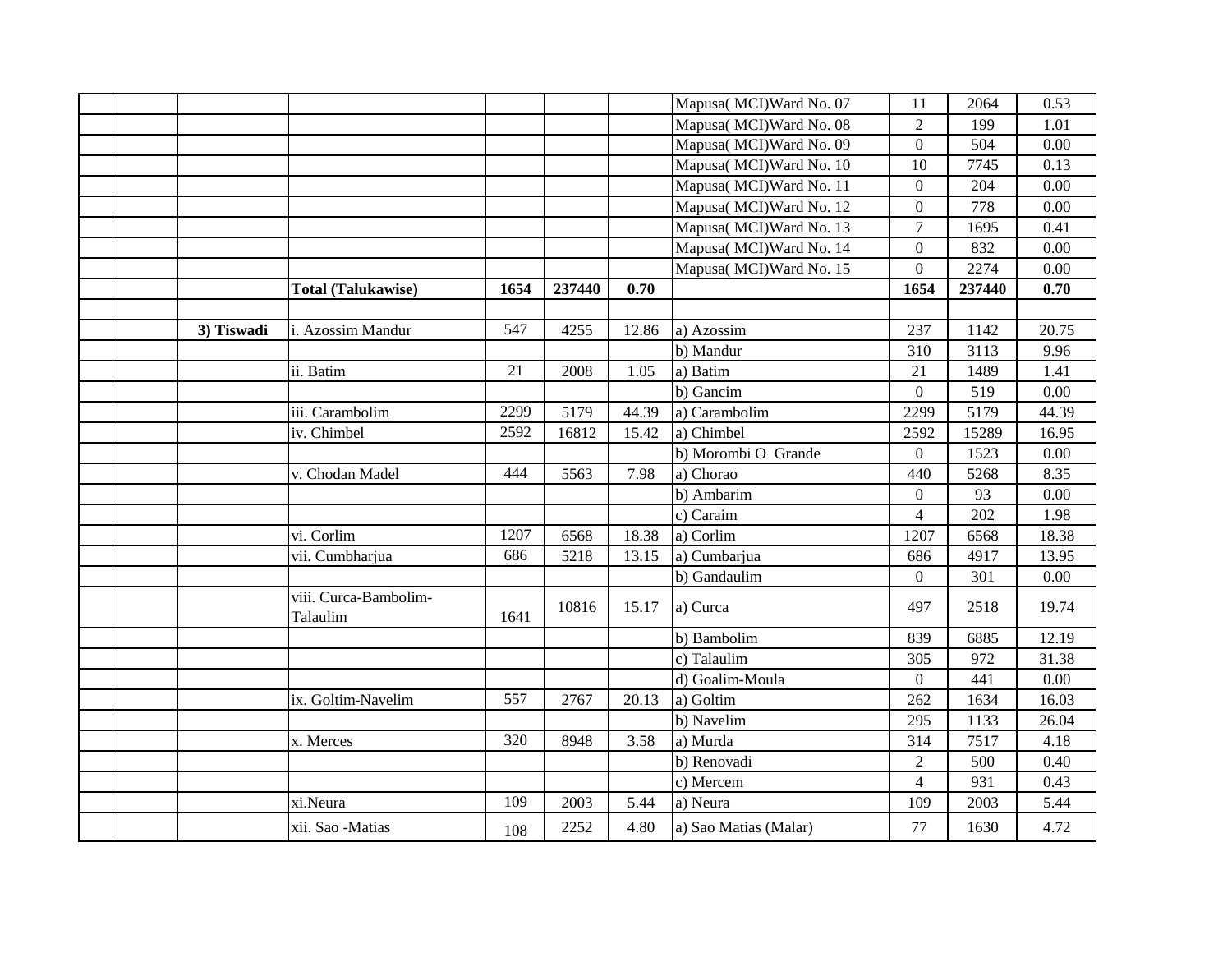|  |                               |       |        |       | b) Capao                              | $\overline{0}$ | 135    | 0.00  |
|--|-------------------------------|-------|--------|-------|---------------------------------------|----------------|--------|-------|
|  |                               |       |        |       | c) Naroa                              | 31             | 487    | 6.37  |
|  | xiii .Se-Old Goa              | 741   | 7853   | 9.44  | a) Panelim                            | 345            | 980    | 35.20 |
|  |                               |       |        |       | b) Ela                                | 386            | 5372   | 7.19  |
|  |                               |       |        |       | c) Bainguinim                         | 10             | 1501   | 0.67  |
|  | xiv. Siridao-Palem            | 1265  | 2417   | 52.34 | a) Siridao-Palem                      | 1265           | 2417   | 52.34 |
|  | xv. St-Andre (Goa Velha)      | 116   | 4322   | 2.68  | a) Goa Velha                          | 116            | 4322   | 2.68  |
|  | xvi. St- Cruz                 | 1212  | 15306  | 7.92  | a) Calapur                            | 1211           | 14077  | 8.60  |
|  |                               |       |        |       | b) Cujira                             | 1              | 1229   | 0.08  |
|  | xvii. St-Estevam              | 84    | 4134   | 2.03  | a) Jua (St. Estevam)                  | 84             | 4134   | 2.03  |
|  | xviii. St-Lawrence (Agassaim) | 602   | 4970   | 12.11 | a) Sao Lourenco (Agacaim<br>Mercurim) | 602            | 4970   | 12.11 |
|  | xix. Taleigao                 | 2894  | 25811  | 11.21 | a) Taleigao                           | 2869           | 24201  | 11.85 |
|  |                               |       |        |       | b) Durgawado                          | 25             | 1610   | 1.55  |
|  |                               |       |        |       |                                       |                |        |       |
|  | <b>Total (Panchayatwise)</b>  | 17445 | 137202 | 12.71 |                                       | 17445          | 137202 | 12.71 |
|  |                               |       |        |       |                                       |                |        |       |
|  | Panaji (M. Corp + OG)         | 1340  | 40017  | 3.35  | Panaji (M. Corp + OG) Ward No.<br>01  | 512            | 1266   | 40.44 |
|  |                               |       |        |       | Panaji (M. Corp + OG) Ward No.<br>02  | 568            | 1193   | 47.61 |
|  |                               |       |        |       | Panaji (M. Corp + OG) Ward No.<br>03  | 3              | 2286   | 0.13  |
|  |                               |       |        |       | Panaji (M. Corp + OG) Ward No.<br>04  | $\overline{3}$ | 1190   | 0.25  |
|  |                               |       |        |       | Panaji (M. Corp + OG) Ward No.<br>05  | 30             | 1455   | 2.06  |
|  |                               |       |        |       | Panaji (M. Corp + OG) Ward No.<br>06  | 6              | 1332   | 0.45  |
|  |                               |       |        |       | Panaji (M. Corp + OG) Ward No.<br>07  | 13             | 1323   | 0.98  |
|  |                               |       |        |       | Panaji (M. Corp + OG) Ward No.<br>08  | $\overline{0}$ | 1267   | 0.00  |
|  |                               |       |        |       | Panaji (M. Corp + OG) Ward No.<br>09  | $\mathbf{1}$   | 1805   | 0.06  |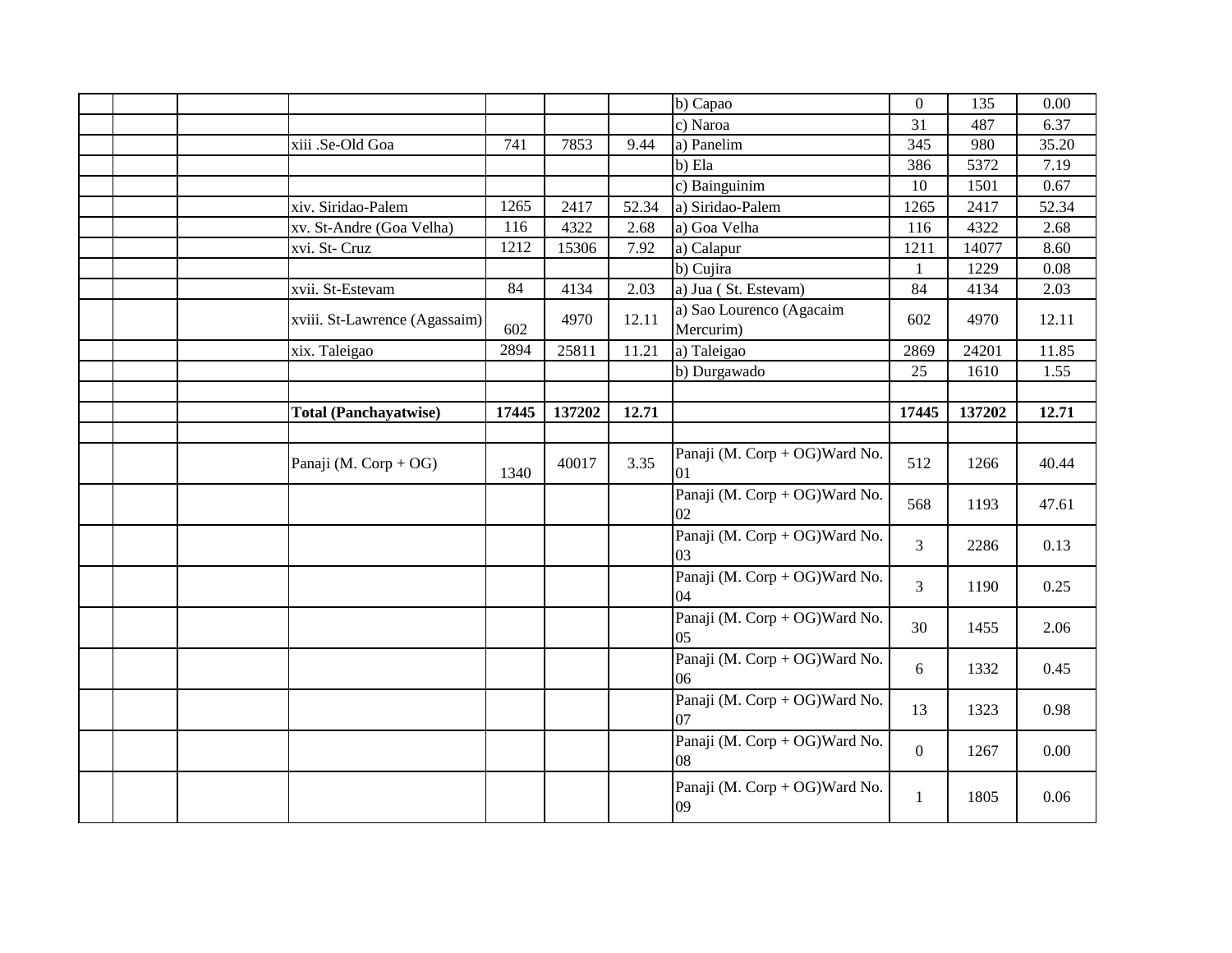|  |  | Panaji (M. Corp + OG) Ward No.<br>010 | 17              | 1191 | 1.43     |
|--|--|---------------------------------------|-----------------|------|----------|
|  |  | Panaji (M. Corp + OG) Ward No.<br>011 | 9               | 1441 | 0.62     |
|  |  | Panaji (M. Corp + OG) Ward No.<br>012 | 6               | 800  | 0.75     |
|  |  | Panaji (M. Corp + OG) Ward No.<br>013 | $\overline{0}$  | 1160 | $0.00\,$ |
|  |  | Panaji (M. Corp + OG) Ward No.<br>014 | 8               | 1311 | 0.61     |
|  |  | Panaji (M. Corp + OG) Ward No.<br>015 | $\overline{3}$  | 1487 | 0.20     |
|  |  | Panaji (M. Corp + OG) Ward No.<br>016 | $5\overline{)}$ | 1471 | 0.34     |
|  |  | Panaji (M. Corp + OG) Ward No.<br>017 | $\mathbf{1}$    | 1170 | 0.09     |
|  |  | Panaji (M. Corp + OG) Ward No.<br>018 | 51              | 1293 | 3.94     |
|  |  | Panaji (M. Corp + OG) Ward No.<br>019 | $\overline{0}$  | 2150 | 0.00     |
|  |  | Panaji (M. Corp + OG) Ward No.<br>020 | 5               | 1360 | 0.37     |
|  |  | Panaji (M. Corp + OG) Ward No.<br>021 | $\overline{4}$  | 1126 | 0.36     |
|  |  | Panaji (M. Corp + OG) Ward No.<br>022 | 16              | 1773 | 0.90     |
|  |  | Panaji (M. Corp + OG) Ward No.<br>023 | $\overline{4}$  | 922  | 0.43     |
|  |  | Panaji (M. Corp + OG) Ward No.<br>024 | 6               | 697  | 0.86     |
|  |  | Panaji (M. Corp + OG) Ward No.<br>025 | 9               | 1129 | $0.80\,$ |
|  |  | Panaji (M. Corp + OG) Ward No.<br>026 | $\overline{0}$  | 994  | 0.00     |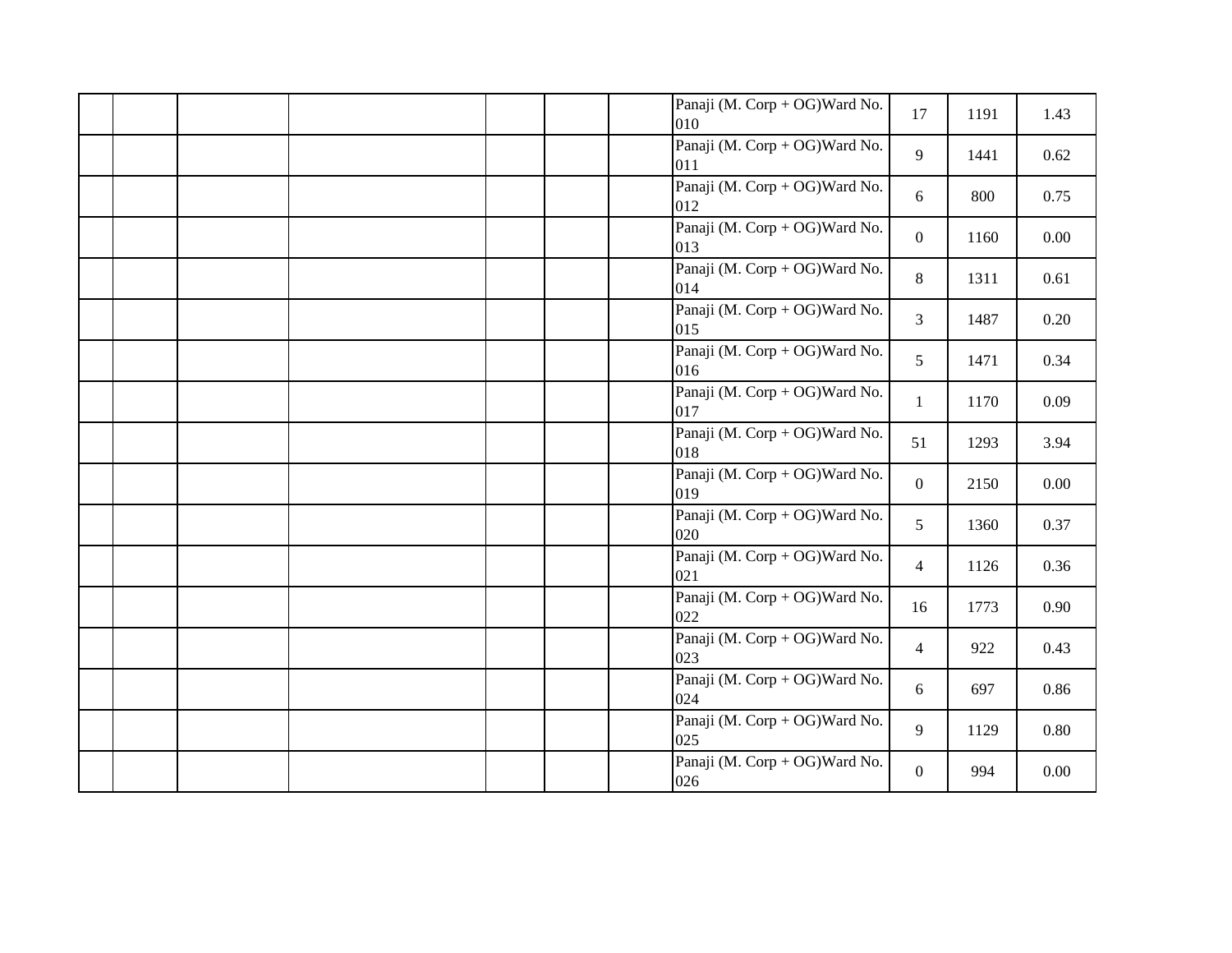|  |             |                                  |                  |        |          | Panaji (M. Corp + OG) Ward No.<br>027 | 24               | 1369   | 1.75  |
|--|-------------|----------------------------------|------------------|--------|----------|---------------------------------------|------------------|--------|-------|
|  |             |                                  |                  |        |          | Panaji (M. Corp + OG) Ward No.<br>028 | 8                | 1223   | 0.65  |
|  |             |                                  |                  |        |          | Panaji (M. Corp + OG) Ward No.<br>029 | 27               | 1483   | 1.82  |
|  |             |                                  |                  |        |          | Panaji (M. Corp + OG) Ward No.<br>030 | $\mathbf{1}$     | 1350   | 0.07  |
|  |             | <b>Total (Taluklawise)</b>       | 18785            | 177219 | 10.60    |                                       | 18785            | 177219 | 10.60 |
|  |             |                                  |                  |        |          |                                       |                  |        |       |
|  | 4) Bicholim | i. Advalpal                      | $\overline{0}$   | 1412   | $0.00\,$ | a) Advalpale                          | $\overline{0}$   | 1412   | 0.00  |
|  |             | ii. Amona                        | $\boldsymbol{0}$ | 2963   | 0.00     | a) Amone                              | $\boldsymbol{0}$ | 2963   | 0.00  |
|  |             | iii. Karapur -Sarvan             | 371              | 9086   | 4.08     | a) Carapur                            | 336              | 5500   | 6.11  |
|  |             |                                  |                  |        |          | b) Sarvan                             | 35               | 3586   | 0.98  |
|  |             | iv. Cudnem                       | 31               | 3308   | 0.94     | a)Cudnem                              | 31               | 3308   | 0.94  |
|  |             | v. Latambarcem                   | 10               | 6722   | 0.15     | a)Latambarcem                         | 10               | 6722   | 0.15  |
|  |             | vi. Mayem-Vaiguinim              | $\mathbf{1}$     | 8717   | 0.01     | a)Mayem                               | $\boldsymbol{0}$ | 7544   | 0.00  |
|  |             |                                  |                  |        |          | b)Vainguinim                          | $\mathbf{1}$     | 706    | 0.14  |
|  |             |                                  |                  |        |          | c) Aturli                             | $\boldsymbol{0}$ | 467    | 0.00  |
|  |             | vii. Mencurem-Dhumashe           | $\overline{0}$   | 1677   | 0.00     | a) Mencurem                           | $\overline{0}$   | 1381   | 0.00  |
|  |             |                                  |                  |        |          | b) Dumacem                            | $\overline{0}$   | 296    | 0.00  |
|  |             | viii. Mulgao                     | $\overline{0}$   | 3892   | 0.00     | a) Mulgao                             | $\boldsymbol{0}$ | 3892   | 0.00  |
|  |             | ix. Naroa                        | 174              | 1897   | 9.17     | b) Narao                              | 174              | 1897   | 9.17  |
|  |             | x. Navelim                       | 397              | 2703   | 14.69    | a) Navelim                            | 397              | 2703   | 14.69 |
|  |             | xi. Ona-Maulinguem-<br>Curchirem | $\mathbf{1}$     | 4185   | 0.02     | a)Maulinguem North                    | $\mathbf{1}$     | 1457   | 0.07  |
|  |             |                                  |                  |        |          | b) Curchirem                          | $\boldsymbol{0}$ | 2043   | 0.00  |
|  |             |                                  |                  |        |          | c) Van                                | $\overline{0}$   | 685    | 0.00  |
|  |             | xii. Pale -Cottombi              | 1016             | 6634   | 15.32    | a) Pale                               | 1016             | 6043   | 16.81 |
|  |             |                                  |                  |        |          | b) Cotombi                            | $\boldsymbol{0}$ | 591    | 0.00  |
|  |             | xiii. Piligao                    | 1009             | 2643   | 38.18    | a) Piligao                            | 1009             | 2643   | 38.18 |
|  |             | xiv. Salem                       | $\boldsymbol{0}$ | 3427   | 0.00     | a) Salem                              | $\overline{0}$   | 3427   | 0.00  |
|  |             | xv. Sirigao                      | $\overline{0}$   | 1617   | 0.00     | a) Sirigao                            | $\overline{0}$   | 1617   | 0.00  |
|  |             | xvi. Surla                       | 1255             | 3818   | 32.87    | a)Surla                               | 1255             | 3818   | 32.87 |
|  |             | xvii. Velguem                    | 53               | 2617   | 2.03     | a) Velguem                            | 53               | 2617   | 2.03  |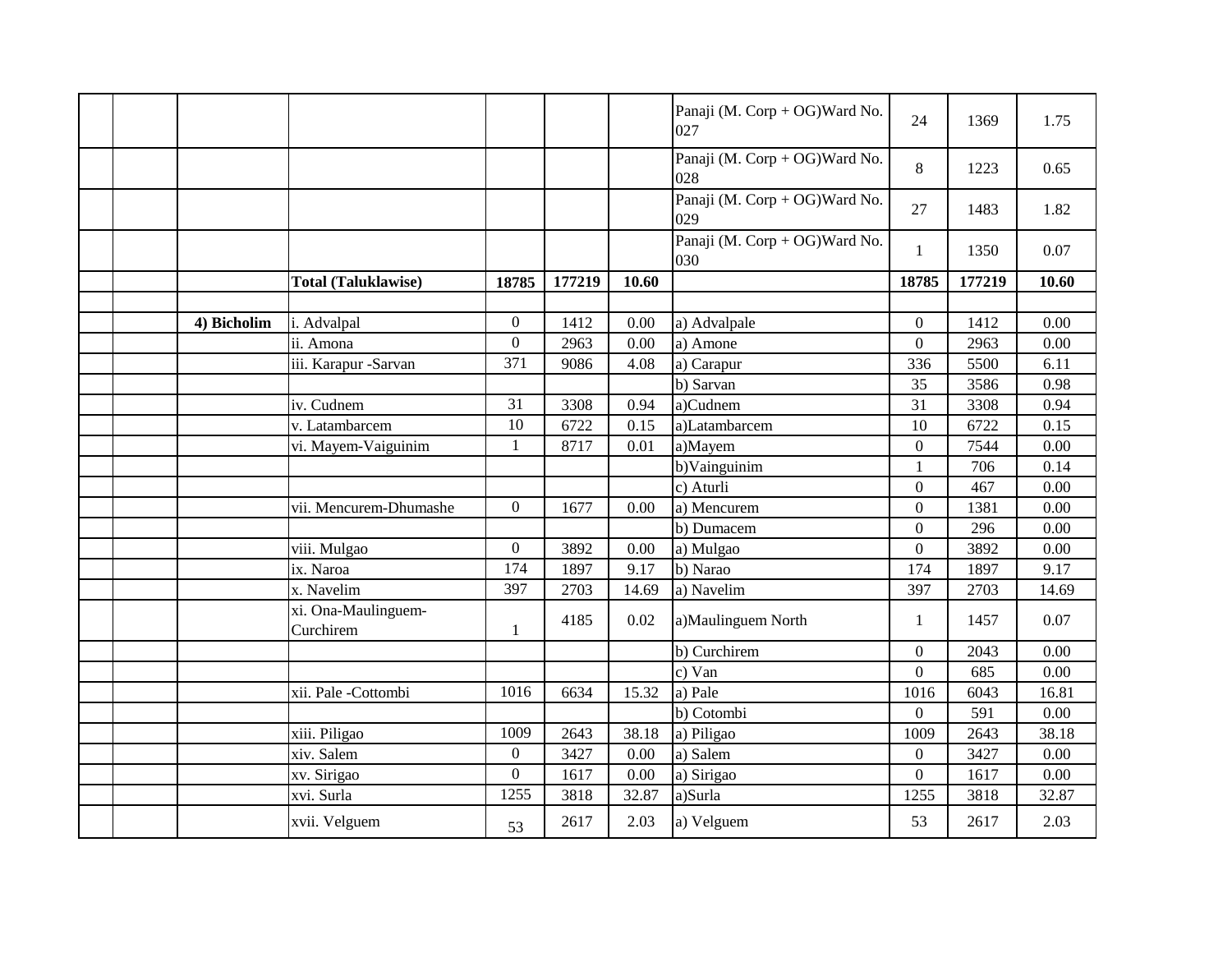|  | xviii. Harvalem              |      |       |      |                             |                  |       |      |
|--|------------------------------|------|-------|------|-----------------------------|------------------|-------|------|
|  | <b>Total (Panchayatwise)</b> | 4318 | 67318 | 6.41 |                             | 4318             | 67318 | 6.41 |
|  |                              |      |       |      |                             |                  |       |      |
|  | Bicholim(MCI)                | 83   | 16986 | 0.49 | Bicholim(MCI) Ward No. 01   | 13               | 1700  | 0.76 |
|  |                              |      |       |      | Bicholim(MCI) Ward No. 02   | $\overline{7}$   | 2156  | 0.32 |
|  |                              |      |       |      | Bicholim(MCI) Ward No. 03   | 13               | 2494  | 0.52 |
|  |                              |      |       |      | Bicholim(MCI) Ward No. 04   | $\boldsymbol{0}$ | 1265  | 0.00 |
|  |                              |      |       |      | Bicholim(MCI) Ward No. 05   | $\boldsymbol{0}$ | 1065  | 0.00 |
|  |                              |      |       |      | Bicholim(MCI) Ward No. 06   | $\mathbf{1}$     | 2462  | 0.04 |
|  |                              |      |       |      | Bicholim(MCI) Ward No. 07   | 21               | 1892  | 1.11 |
|  |                              |      |       |      | Bicholim(MCI) Ward No. 08   | 16               | 1509  | 1.06 |
|  |                              |      |       |      | Bicholim(MCI) Ward No. 09   | 12               | 800   | 1.50 |
|  |                              |      |       |      | Bicholim(MCI) Ward No. 010  | $\mathbf{0}$     | 1643  | 0.00 |
|  | Sanquelim(MCI)               | 91   | 13651 | 0.67 | Sanquelim(MCI) Ward No. 01  | 10               | 1647  | 0.61 |
|  |                              |      |       |      | Sanquelim(MCI) Ward No. 02  | $\mathbf{0}$     | 432   | 0.00 |
|  |                              |      |       |      | Sanquelim(MCI) Ward No. 03  | $\tau$           | 2116  | 0.33 |
|  |                              |      |       |      | Sanquelim(MCI) Ward No. 04  | 36               | 2140  | 1.68 |
|  |                              |      |       |      | Sanquelim(MCI) Ward No. 05  | $\overline{4}$   | 1306  | 0.31 |
|  |                              |      |       |      | Sanquelim(MCI) Ward No. 06  | $\mathbf{0}$     | 878   | 0.00 |
|  |                              |      |       |      | Sanquelim(MCI) Ward No. 07  | 26               | 2368  | 1.10 |
|  |                              |      |       |      | Sanquelim(MCI) Ward No. 08  | 8                | 1144  | 0.70 |
|  |                              |      |       |      | Sanquelim(MCI) Ward No. 09  | $\mathbf{0}$     | 544   | 0.00 |
|  |                              |      |       |      | Sanquelim(MCI) Ward No. 010 | $\mathbf{0}$     | 1076  | 0.00 |
|  | <b>Total (Talukawise)</b>    | 4492 | 97955 | 4.59 |                             | 4492             | 97955 | 4.59 |
|  |                              |      |       |      |                             |                  |       |      |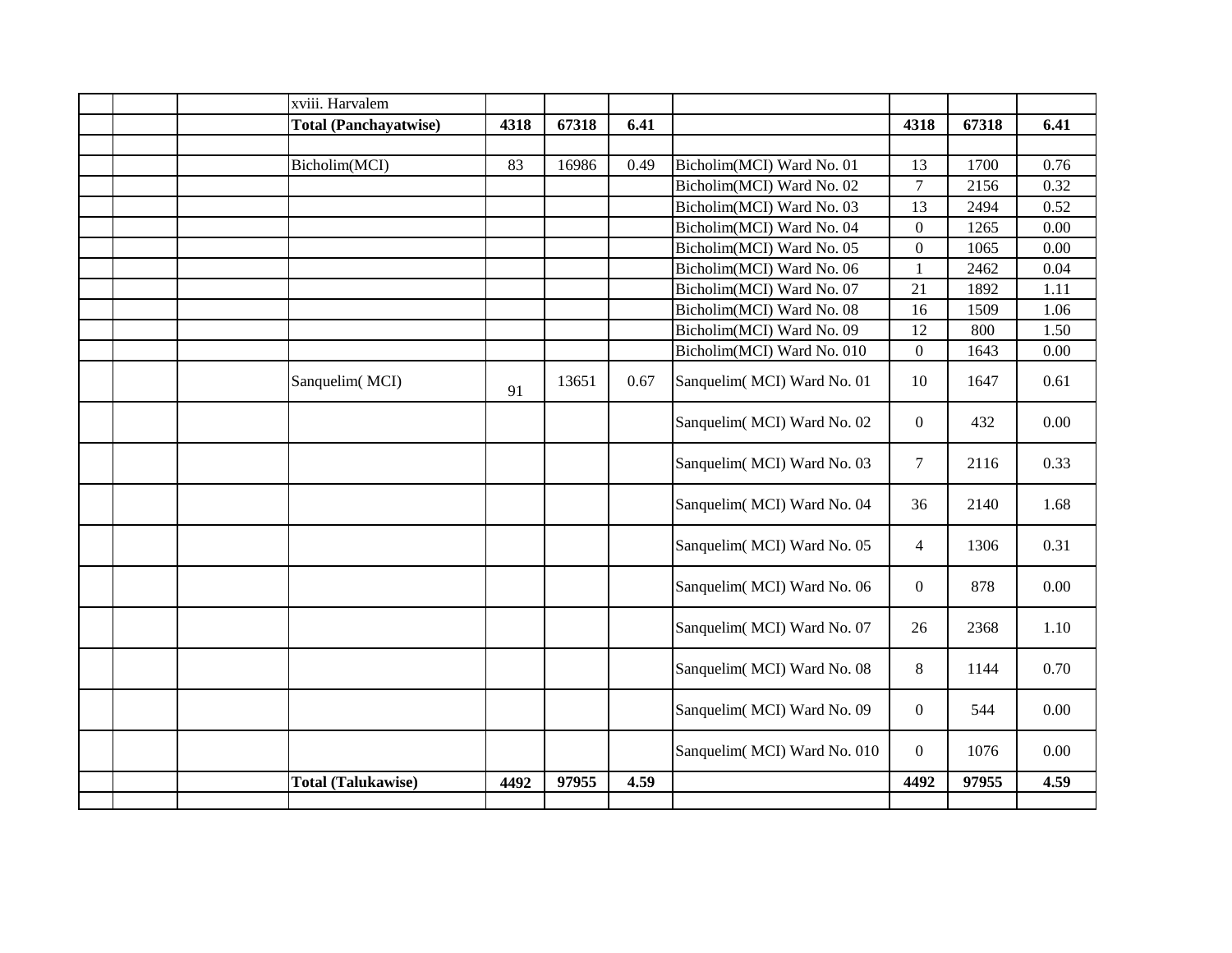|  | 5) Sattari | i. Birondem         | 1376             | 3492 | 39.40 | a) Nanus           |                  |      |                   |
|--|------------|---------------------|------------------|------|-------|--------------------|------------------|------|-------------------|
|  |            |                     |                  |      |       | b) Savorcem        | $\overline{0}$   | 495  | 0.00              |
|  |            |                     |                  |      |       | c) Birondem        | $\overline{0}$   | 476  | 0.00              |
|  |            |                     |                  |      |       | d) Padeli          | 249              | 657  | 37.90             |
|  |            |                     |                  |      |       | e) Vantem          | 1127             | 1678 | 67.16             |
|  |            |                     |                  |      |       | f) Ansolem         | $\boldsymbol{0}$ | 186  | 0.00              |
|  |            | ii. Cottorem        | 69               | 4102 | 1.68  | a) Cotorem         | 44               | 624  | 7.05              |
|  |            |                     |                  |      |       | b) Codqui          | $\overline{0}$   | 929  | 0.00              |
|  |            |                     |                  |      |       | c) Velguem         | 3                | 1310 | 0.23              |
|  |            |                     |                  |      |       | d) Sirsodem        | $\overline{0}$   | 245  | $\overline{0.00}$ |
|  |            |                     |                  |      |       | e) Assodem         | $\overline{0}$   | 120  | 0.00              |
|  |            |                     |                  |      |       | f) Siranguli       | $\overline{0}$   | 80   | 0.00              |
|  |            |                     |                  |      |       | g) Xelpo-Curdo     | $\overline{0}$   | 252  | 0.00              |
|  |            |                     |                  |      |       | h) Malpona         | $\boldsymbol{0}$ | 277  | 0.00              |
|  |            |                     |                  |      |       | i) Gavane          | $\overline{0}$   | 161  | 0.00              |
|  |            |                     |                  |      |       | j) Ambeli          | 22               | 104  | 21.15             |
|  |            | iii. Dongurli-Thane | $\boldsymbol{0}$ | 5488 | 0.00  | a) Dongurlim-Thane | $\overline{0}$   | 1534 | 0.00              |
|  |            |                     |                  |      |       | b) Pale            | $\overline{0}$   | 1157 | 0.00              |
|  |            |                     |                  |      |       | c) Naneli          | $\boldsymbol{0}$ | 294  | 0.00              |
|  |            |                     |                  |      |       | d) Surla           | $\overline{0}$   | 460  | $\overline{0.00}$ |
|  |            |                     |                  |      |       | e) Ivrem curdo     | $\overline{0}$   | 218  | 0.00              |
|  |            |                     |                  |      |       | f) Golauli         | $\overline{0}$   | 297  | 0.00              |
|  |            |                     |                  |      |       | g) Rivem           | $\overline{0}$   | 154  | 0.00              |
|  |            |                     |                  |      |       | h) Ivrem Buzruco   | $\overline{0}$   | 666  | 0.00              |
|  |            |                     |                  |      |       | i) Choraundem      | $\overline{0}$   | 708  | 0.00              |
|  |            | iv. Guleli          | 513              | 4125 | 12.44 | a) Guleli          | 124              | 490  | 25.31             |
|  |            |                     |                  |      |       | b) Dhamshem        | $\overline{0}$   | 596  | 0.00              |
|  |            |                     |                  |      |       | c) Malauli         | 364              | 1636 | 22.25             |
|  |            |                     |                  |      |       | d) Buipal          | 25               | 1403 | 1.78              |
|  |            | v. Honda            | 635              | 7611 | 8.34  | a) Honda           | 206              | 5863 | 3.51              |
|  |            |                     |                  |      |       | b) Sonus-Vonvoliem | 429              | 764  | 56.15             |
|  |            |                     |                  |      |       | c) Saleli          | $\overline{0}$   | 984  | 0.00              |
|  |            | vi. Mauxi           | $\overline{3}$   | 4080 | 0.07  | a) Dabem           | $\boldsymbol{0}$ | 498  | 0.00              |
|  |            |                     |                  |      |       | b) Compordem       | $\overline{0}$   | 1093 | 0.00              |
|  |            |                     |                  |      |       | c) Mauzi           | $\boldsymbol{0}$ | 1375 | 0.00              |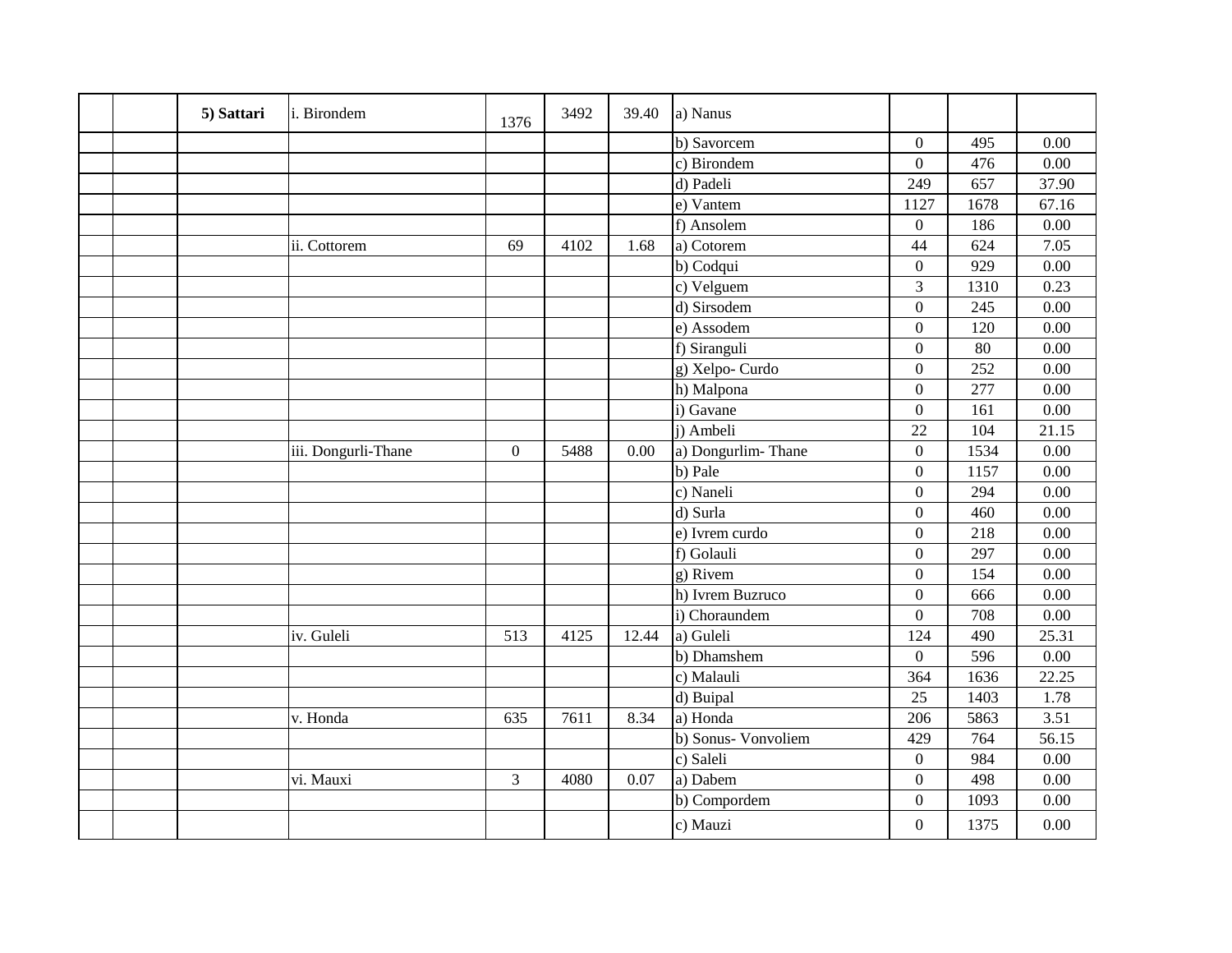|  |                |                  |      |          | d) Naguem             | 3                | 479  | 0.63     |
|--|----------------|------------------|------|----------|-----------------------|------------------|------|----------|
|  |                |                  |      |          | e) Zorme              | $\overline{0}$   | 635  | 0.00     |
|  | vii. Morlem    | $\boldsymbol{0}$ | 3290 | 0.00     | a) Morlem             | $\overline{0}$   | 3290 | 0.00     |
|  | viii. Nagargao | 9                | 4652 | 0.19     | a) Nagargao           | $\boldsymbol{0}$ | 549  | 0.00     |
|  |                |                  |      |          | b)Dhavem              | $\boldsymbol{0}$ | 862  | 0.00     |
|  |                |                  |      |          | c)Bambedem            | $\boldsymbol{0}$ | 37   | 0.00     |
|  |                |                  |      |          | d) Ambedem            | $\overline{0}$   | 272  | 0.00     |
|  |                |                  |      |          | e) Satorem            | $\mathbf{0}$     | 221  | 0.00     |
|  |                |                  |      |          | f) Edorem             | $\boldsymbol{0}$ | 291  | 0.00     |
|  |                |                  |      |          | g) Carambolim-Brama   | $\boldsymbol{0}$ | 445  | 0.00     |
|  |                |                  |      |          | h) Xelpo-Bruzruco     | 5                | 244  | 2.05     |
|  |                |                  |      |          | i) Sigonem            | $\overline{0}$   | 189  | 0.00     |
|  |                |                  |      |          | j) Codal              | $\overline{4}$   | 177  | 2.26     |
|  |                |                  |      |          | k) Derodem            | $\boldsymbol{0}$ | 108  | 0.00     |
|  |                |                  |      |          | 1) Satrem             | $\overline{0}$   | 176  | 0.00     |
|  |                |                  |      |          | m) Vaiguinim          | $\overline{0}$   | 32   | 0.00     |
|  |                |                  |      |          | n) Ustem              | $\overline{0}$   | 346  | 0.00     |
|  |                |                  |      |          | o) Maloli             | $\boldsymbol{0}$ | 416  | 0.00     |
|  |                |                  |      |          | p) Nanorem            | $\boldsymbol{0}$ | 287  | 0.00     |
|  | ix. Pissurlem  | 1125             | 3896 | 28.88    | a) Pissurlem          | 656              | 1940 | 33.81    |
|  |                |                  |      |          | b) Cumarconda         | 4                | 525  | 0.76     |
|  |                |                  |      |          | c) Codliem            | $\overline{0}$   | 71   | 0.00     |
|  |                |                  |      |          | d) Vagurem            | 18               | 255  | 7.06     |
|  |                |                  |      |          | e) Ponocem            | 406              | 496  | 81.85    |
|  |                |                  |      |          | f) Advoi              | 41               | 609  | 6.73     |
|  | x. Poriem      | $\boldsymbol{0}$ | 5156 | 0.00     | a) Poriem             | $\overline{0}$   | 4190 | 0.00     |
|  |                |                  |      |          | b) Podocem            | $\overline{0}$   | 966  | 0.00     |
|  | xi. Querim     | 272              | 6110 | 4.45     | a) Querim (Conquirem) | 272              | 2648 | 10.27    |
|  |                |                  |      |          | b) Gontelim           | $\mathbf{0}$     | 1634 | 0.00     |
|  |                |                  |      |          | c) Siroli             | $\boldsymbol{0}$ | 663  | 0.00     |
|  |                |                  |      |          | d) Ravona             | $\overline{0}$   | 1165 | 0.00     |
|  | xii. Sanvordem | $\boldsymbol{0}$ | 3283 | $0.00\,$ | a) Caranzol           | $\boldsymbol{0}$ | 839  | $0.00\,$ |
|  |                |                  |      |          | b) Codvol             | $\overline{0}$   | 5    | 0.00     |
|  |                |                  |      |          | c) Sanvordem          | $\boldsymbol{0}$ | 897  | 0.00     |
|  |                |                  |      |          | d) Carambolim-Buzruco | $\overline{0}$   | 468  | $0.00\,$ |
|  |                |                  |      |          | e) Cudsem             | $\mathbf{0}$     | 644  | 0.00     |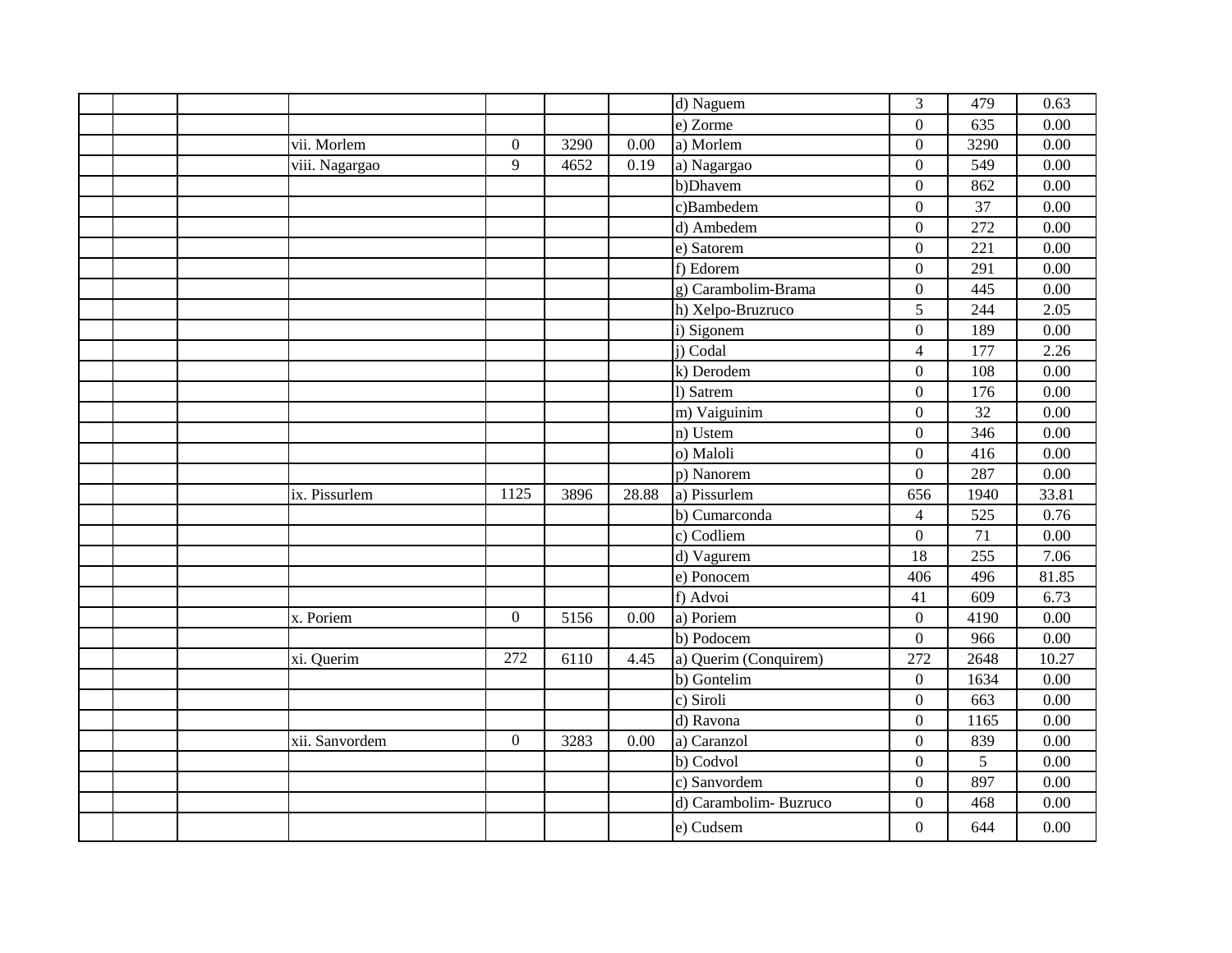|          |                                      |      |       |       | f) Sonal                   | $\overline{0}$ | 430   | 0.00  |
|----------|--------------------------------------|------|-------|-------|----------------------------|----------------|-------|-------|
|          | <b>Total (Panchayatwise)</b>         | 4002 | 55285 | 7.24  |                            | 4002           | 55285 | 7.24  |
|          |                                      |      |       |       |                            |                |       |       |
|          | Vailpoi (MCI)                        | 28   | 8532  | 0.33  | Vailpoi (MCI) Ward No. 01  | $\overline{4}$ | 1661  | 0.24  |
|          |                                      |      |       |       | Vailpoi (MCI) Ward No. 02  | $\overline{0}$ | 553   | 0.00  |
|          |                                      |      |       |       | Vailpoi (MCI) Ward No. 03  | $\overline{0}$ | 336   | 0.00  |
|          |                                      |      |       |       | Vailpoi (MCI) Ward No. 04  | $\overline{0}$ | 566   | 0.00  |
|          |                                      |      |       |       | Vailpoi (MCI) Ward No. 05  | 6              | 861   | 0.70  |
|          |                                      |      |       |       | Vailpoi (MCI) Ward No. 06  | $\overline{0}$ | 578   | 0.00  |
|          |                                      |      |       |       | Vailpoi (MCI) Ward No. 07  | 18             | 1588  | 1.13  |
|          |                                      |      |       |       | Vailpoi (MCI) Ward No. 08  | $\overline{0}$ | 726   | 0.00  |
|          |                                      |      |       |       | Vailpoi (MCI) Ward No. 09  | $\overline{0}$ | 982   | 0.00  |
|          |                                      |      |       |       | Vailpoi (MCI) Ward No. 010 | $\overline{0}$ | 681   | 0.00  |
|          | <b>Total (Talukawise)</b>            | 4030 | 63817 | 0.33  |                            | 4030           | 63817 | 0.33  |
|          |                                      |      |       |       |                            |                |       |       |
|          |                                      |      |       |       |                            |                |       |       |
|          |                                      |      |       |       |                            |                |       |       |
| 6) Ponda | i. Bandora                           | 1819 | 12722 | 14.30 | a) Bandora                 | 1819           | 12722 | 14.30 |
|          | ii. Betoda-Nirankal-Conxem-<br>Codar | 1582 | 8824  | 17.93 | a) Betora                  | 1135           | 6133  | 18.51 |
|          |                                      |      |       |       | b)Nirancal                 | 278            | 1772  | 15.69 |
|          |                                      |      |       |       | c) Conxem                  | $\overline{0}$ | 186   | 0.00  |
|          |                                      |      |       |       | d) Codar                   | 169            | 733   | 23.06 |
|          | iii. Betqui-Candola                  | 1504 | 7061  | 21.30 | a) Betqui                  | 698            | 1707  | 40.89 |
|          |                                      |      |       |       | b) Candola                 | 806            | 5354  | 15.05 |
|          | iv. Bhoma-Adcolna                    | 1167 | 4495  | 25.96 | a)Boma                     | 710            | 2807  | 25.29 |
|          |                                      |      |       |       | b) Adcolna                 | 457            | 1688  | 27.07 |
|          | v. Borim                             | 1529 | 8257  | 18.52 | a) Borim                   | 1529           | 8257  | 18.52 |
|          | vi. Curti-Khandepar                  | 2300 | 20153 | 11.41 | a)Curti                    | 971            | 16385 | 5.93  |
|          |                                      |      |       |       | b) Candepar                | 1329           | 3768  | 35.27 |
|          | vii. Cundaim                         | 904  | 3859  | 23.43 | a) Cundaim                 | 904            | 3859  | 23.43 |
|          | viii. Durbhat                        | 425  | 3443  | 12.34 | a) Durbhat                 | 425            | 3443  | 12.34 |
|          | ix. Marcaim                          | 2252 | 6215  | 36.23 | a)Marcaim                  | 2252           | 6215  | 36.23 |
|          | x. Panchawadi                        | 882  | 4295  | 20.54 | a) Panchavadi              | 882            | 4295  | 20.54 |
|          | xi. Querim                           | 2030 | 3474  | 58.43 | a) Querim                  | 2030           | 3474  | 58.43 |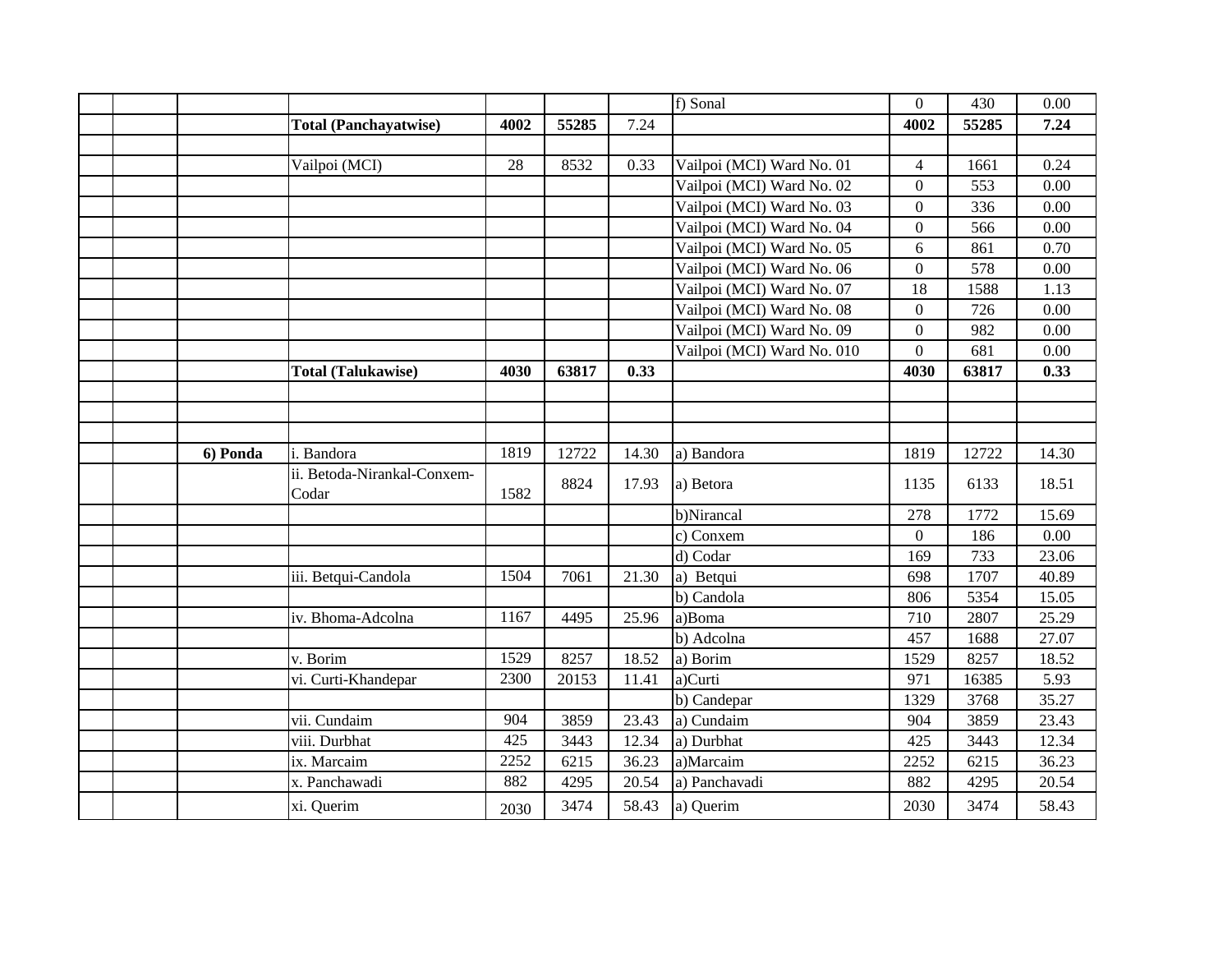|              |             | xii. Queula                  | 385            | 6852   | 5.62  | a) Queula                | 385            | 6852   | 5.62  |
|--------------|-------------|------------------------------|----------------|--------|-------|--------------------------|----------------|--------|-------|
|              |             | xiii. Shiroda                | 2895           | 14041  | 20.62 | a) Siroda                | 2895           | 14041  | 20.62 |
|              |             | xiv. Tivrem-Orgao            | 701            | 6480   | 10.82 | a)Tivrem                 | 123            | 1878   | 6.55  |
|              |             |                              |                |        |       | b) Orgao                 | 578            | 4602   | 12.56 |
|              |             | xv. Usgao-Ganjem             | 2110           | 12909  | 16.35 | a)Usgao                  | 2075           | 12436  | 16.69 |
|              |             |                              |                |        |       | b) Gangem                | 35             | 473    | 7.40  |
|              |             | xvi. Veling-Priol-Cuncoliem  | 4538           | 11470  | 39.56 | a) Velinga               | 725            | 1921   | 37.74 |
|              |             |                              |                |        |       | a) Priol                 | 3142           | 8164   | 38.49 |
|              |             |                              |                |        |       | c) Cuncoliem             | 671            | 1385   | 48.45 |
|              |             | xvii. Verem-Vaghurme         | $\overline{0}$ | 527    | 0.00  | a) Vagurbem              | $\overline{0}$ | 527    | 0.00  |
|              |             |                              |                |        |       | b) Verem                 | 220            | 3187   | 6.90  |
|              |             | xviii. Volvoi                | 249            | 5029   | 4.95  | a) Volvoi                | 29             | 1842   | 1.57  |
|              |             | xix. Wadi-Talaulim           | 214            | 3060   | 6.99  | a) Vadi                  | 200            | 506    | 39.53 |
|              |             |                              |                |        |       | b) Telaulim              | 14             | 2554   | 0.55  |
|              |             | <b>Total (Panchayatwise)</b> | 27486          | 143166 | 19.20 |                          | 27486          | 143166 | 19.20 |
|              |             |                              |                |        |       |                          |                |        |       |
|              |             | Ponda (MCI)                  | 113            | 22664  | 0.50  | Ponda (MCI) Ward No. 01  | $8\,$          | 1138   | 0.70  |
|              |             |                              |                |        |       | Ponda (MCI) Ward No. 02  | 14             | 1785   | 0.78  |
|              |             |                              |                |        |       | Ponda (MCI) Ward No. 03  | 12             | 1419   | 0.85  |
|              |             |                              |                |        |       | Ponda (MCI) Ward No. 04  | $\overline{0}$ | 1072   | 0.00  |
|              |             |                              |                |        |       | Ponda (MCI) Ward No. 05  | $\overline{7}$ | 1938   | 0.36  |
|              |             |                              |                |        |       | Ponda (MCI) Ward No. 06  | 12             | 2084   | 0.58  |
|              |             |                              |                |        |       | Ponda (MCI) Ward No. 07  | 11             | 1853   | 0.59  |
|              |             |                              |                |        |       | Ponda (MCI) Ward No. 08  | 14             | 2008   | 0.70  |
|              |             |                              |                |        |       | Ponda (MCI) Ward No. 09  | 5              | 1922   | 0.26  |
|              |             |                              |                |        |       | Ponda (MCI) Ward No. 010 | 8              | 2589   | 0.31  |
|              |             |                              |                |        |       | Ponda (MCI) Ward No. 011 | $\mathbf{1}$   | 1638   | 0.06  |
|              |             |                              |                |        |       | Ponda (MCI) Ward No. 012 | $\overline{4}$ | 1200   | 0.33  |
|              |             |                              |                |        |       | Ponda (MCI) Ward No. 013 | 17             | 2018   | 0.84  |
|              |             | <b>Total (Talukawise)</b>    | 27599          | 165830 | 16.64 |                          | 27599          | 165830 | 16.64 |
|              |             |                              | 56606          | 818008 | 6.92  |                          | 56606          | 818008 | 6.92  |
|              |             |                              |                |        |       |                          |                |        |       |
| South<br>Goa | 1) Mormugao | i. Cansaulim-Arossim-Cuelim  | 903            | 5717   | 15.79 | a) Cansaulim             | 34             | 2219   | 1.53  |
|              |             |                              |                |        |       | b) Arossim               | 28             | 1721   | 1.63  |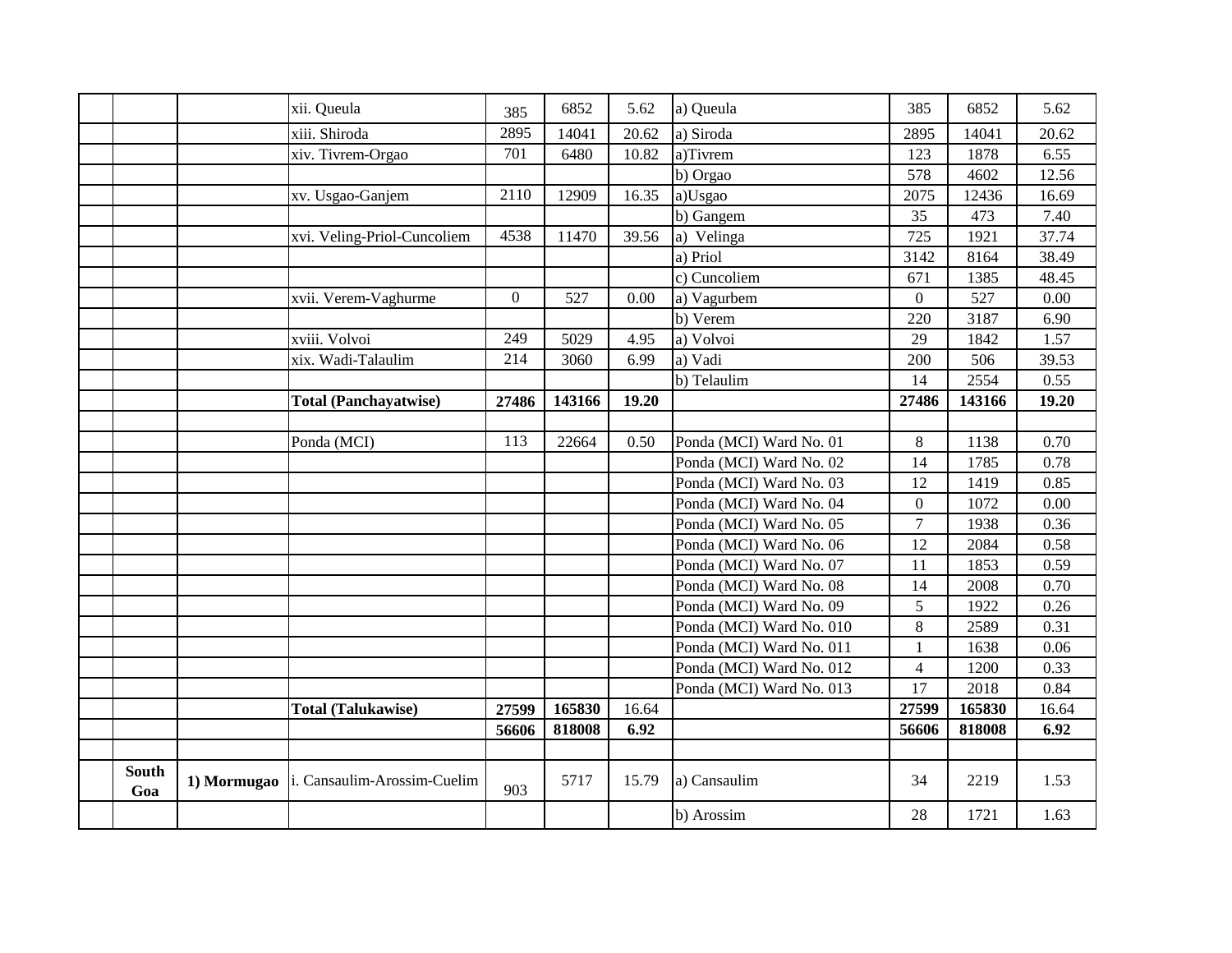|  |                              |      |       |       | c) Quelim                 | 841              | 1777           | 47.33 |
|--|------------------------------|------|-------|-------|---------------------------|------------------|----------------|-------|
|  | ii. Chicalim                 | 541  | 13155 | 4.11  | a) Chicalim               | 234              | 6933           | 3.38  |
|  |                              |      |       |       | b) Chilcona               | $\overline{0}$   | $\overline{0}$ | 0.00  |
|  |                              |      |       |       | c) Dabolim                | 307              | 6027           | 5.09  |
|  |                              |      |       |       | d) St. Jacint             | $\overline{0}$   | 195            | 0.00  |
|  | iii.Chicolna-Bogmalo         | 376  | 2680  | 14.03 | a) Chicolna-Bogmalo       | 376              | 2680           | 14.03 |
|  | iv. Cortalim-Quelossim       | 3892 | 12342 | 31.53 | a) Cortalim               | 2255             | 9080           | 24.83 |
|  |                              |      |       |       | b) Quelosssim             | 1637             | 3262           | 50.18 |
|  | v. Majorda-Utorda-Calata     | 30   | 6570  | 0.46  | a) Majorda                | $\mathbf{1}$     | 2813           | 0.04  |
|  |                              |      |       |       | b) Utorda                 | 11               | 2018           | 0.55  |
|  |                              |      |       |       | c) Calata                 | 18               | 1739           | 1.04  |
|  | vi.Nagoa                     | 774  | 3873  | 19.98 | a) Nagoa                  | 774              | 3873           | 19.98 |
|  | vii. Sancoale                | 597  | 21923 | 2.72  | a) Sancoale               | 597              | 21923          | 2.72  |
|  | viii. Velsao-Pale            | 81   | 4351  | 1.86  | a) Velsao                 | $\overline{0}$   | 1520           | 0.00  |
|  |                              |      |       |       | b) Issoorcim              | 5                | 841            | 0.59  |
|  |                              |      |       |       | c) Pale                   | 76               | 1990           | 3.82  |
|  | ix.Verna                     | 2516 | 6632  | 37.94 | a) Verna                  | 2516             | 6632           | 37.94 |
|  | <b>Total (Panchayatwise)</b> | 9710 | 77243 | 12.57 |                           | 9710             | 77243          | 12.57 |
|  |                              |      |       |       |                           |                  |                |       |
|  | Marmugao(MCI)                | 480  | 94393 | 0.51  | Marmugao(MCI) Ward No. 01 | $\overline{7}$   | 3659           | 0.19  |
|  |                              |      |       |       | Marmugao(MCI) Ward No. 02 | 23               | 2518           | 0.91  |
|  |                              |      |       |       | Marmugao(MCI) Ward No. 03 | $\overline{4}$   | 3071           | 0.13  |
|  |                              |      |       |       | Marmugao(MCI) Ward No. 04 | 48               | 3852           | 1.25  |
|  |                              |      |       |       | Marmugao(MCI) Ward No. 05 | 27               | 4462           | 0.61  |
|  |                              |      |       |       | Marmugao(MCI) Ward No. 06 | 10               | 4059           | 0.25  |
|  |                              |      |       |       | Marmugao(MCI) Ward No. 07 | $\boldsymbol{0}$ | 3428           | 0.00  |
|  |                              |      |       |       | Marmugao(MCI) Ward No. 08 | 6                | 4791           | 0.13  |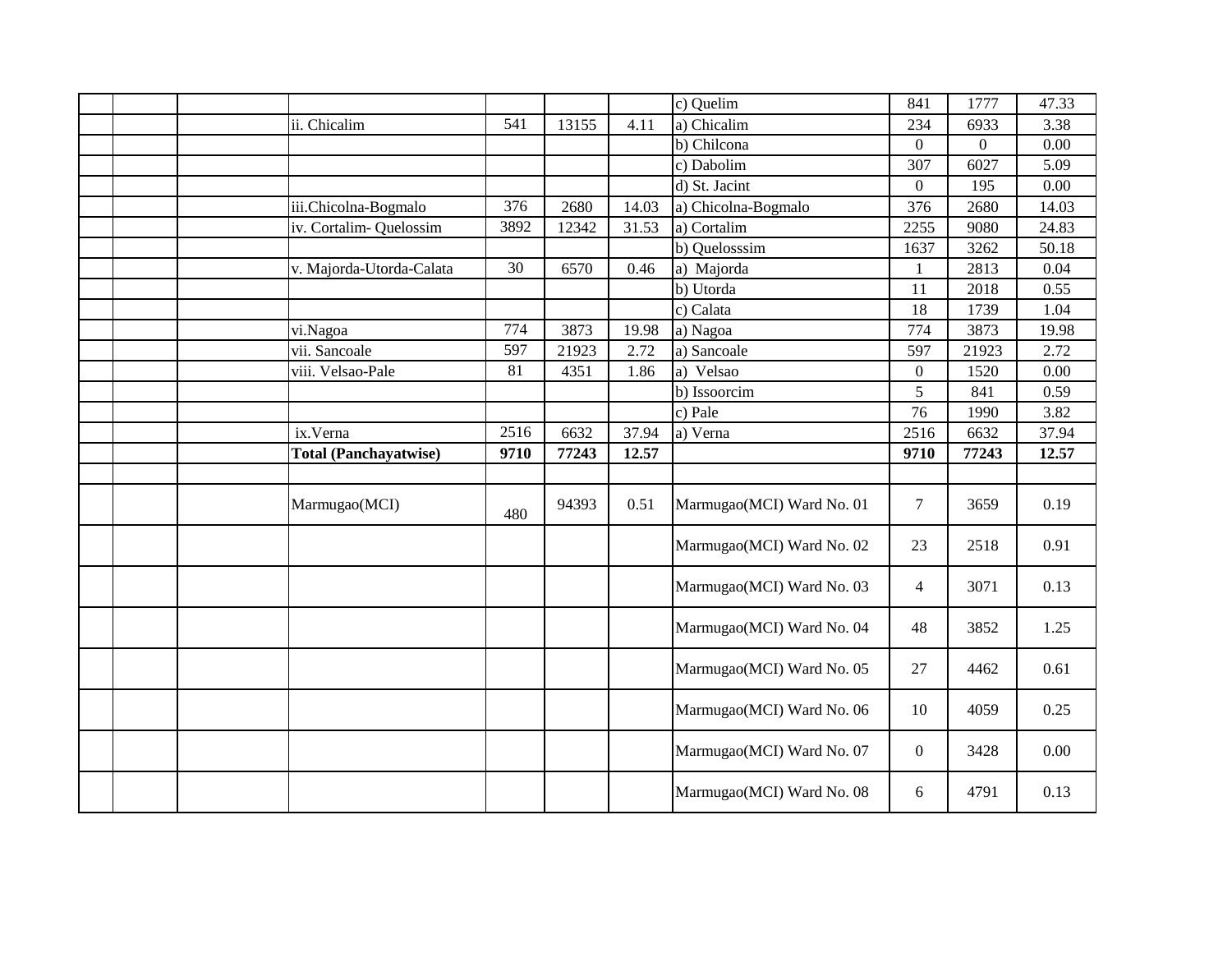|  |            |                           |       |        |       | Marmugao(MCI) Ward No. 09 | 64               | 5507   | 1.16  |
|--|------------|---------------------------|-------|--------|-------|---------------------------|------------------|--------|-------|
|  |            |                           |       |        |       | Marmugao(MCI) Ward No. 10 | 10               | 4387   | 0.23  |
|  |            |                           |       |        |       | Marmugao(MCI) Ward No. 11 | $\boldsymbol{0}$ | 1954   | 0.00  |
|  |            |                           |       |        |       | Marmugao(MCI) Ward No. 12 | $\boldsymbol{0}$ | 3897   | 0.00  |
|  |            |                           |       |        |       | Marmugao(MCI) Ward No. 13 | 14               | 4175   | 0.34  |
|  |            |                           |       |        |       | Marmugao(MCI) Ward No. 14 | 15               | 4103   | 0.37  |
|  |            |                           |       |        |       | Marmugao(MCI) Ward No. 15 | 28               | 5661   | 0.49  |
|  |            |                           |       |        |       | Marmugao(MCI) Ward No. 16 | 35               | 5171   | 0.68  |
|  |            |                           |       |        |       | Marmugao(MCI) Ward No. 17 | 53               | 6061   | 0.87  |
|  |            |                           |       |        |       | Marmugao(MCI) Ward No. 18 | 57               | 11104  | 0.51  |
|  |            |                           |       |        |       | Marmugao(MCI) Ward No. 19 | 9                | 4517   | 0.20  |
|  |            |                           |       |        |       | Marmugao(MCI) Ward No. 20 | 70               | 8016   | 0.87  |
|  |            | <b>Total (Talukawise)</b> | 10190 | 171627 | 5.94  |                           | 10190            | 171627 | 5.94  |
|  | 2) Salcete | i. Ambelim                | 670   | 2853   | 23.48 | a) Ambelim                | 670              | 2853   | 23.48 |
|  |            | ii. Aquem Baixo           | 779   | 6511   | 11.96 | a) Aquem Baixo            | 779              | 6511   | 11.96 |
|  |            | iii. Assolna              | 95    | 3410   | 2.79  | a) Assolna                | 95               | 3410   | 2.79  |
|  |            | iv. Betalbatim            | 10    | 3773   | 0.27  | a) Betalbatim             | 10               | 3551   | 0.28  |
|  |            |                           |       |        |       | b) Consua                 | $\overline{0}$   | 222    | 0.00  |
|  |            | v. Camurlim               | 110   | 2247   | 4.90  | a) Camurlim               | 110              | 2247   | 4.90  |
|  |            | vi. Cana-Banaulim         | 31    | 12627  | 0.25  | a) Benaulim               | 31               | 11919  | 0.26  |
|  |            |                           |       |        |       | b) Cana                   | $\boldsymbol{0}$ | 494    | 0.00  |
|  |            |                           |       |        |       | c) Adusurlim              | $\overline{0}$   | 214    | 0.00  |
|  |            | vii. Carmona              | 28    | 3864   | 0.72  | a) Carmona                | 28               | 3864   | 0.72  |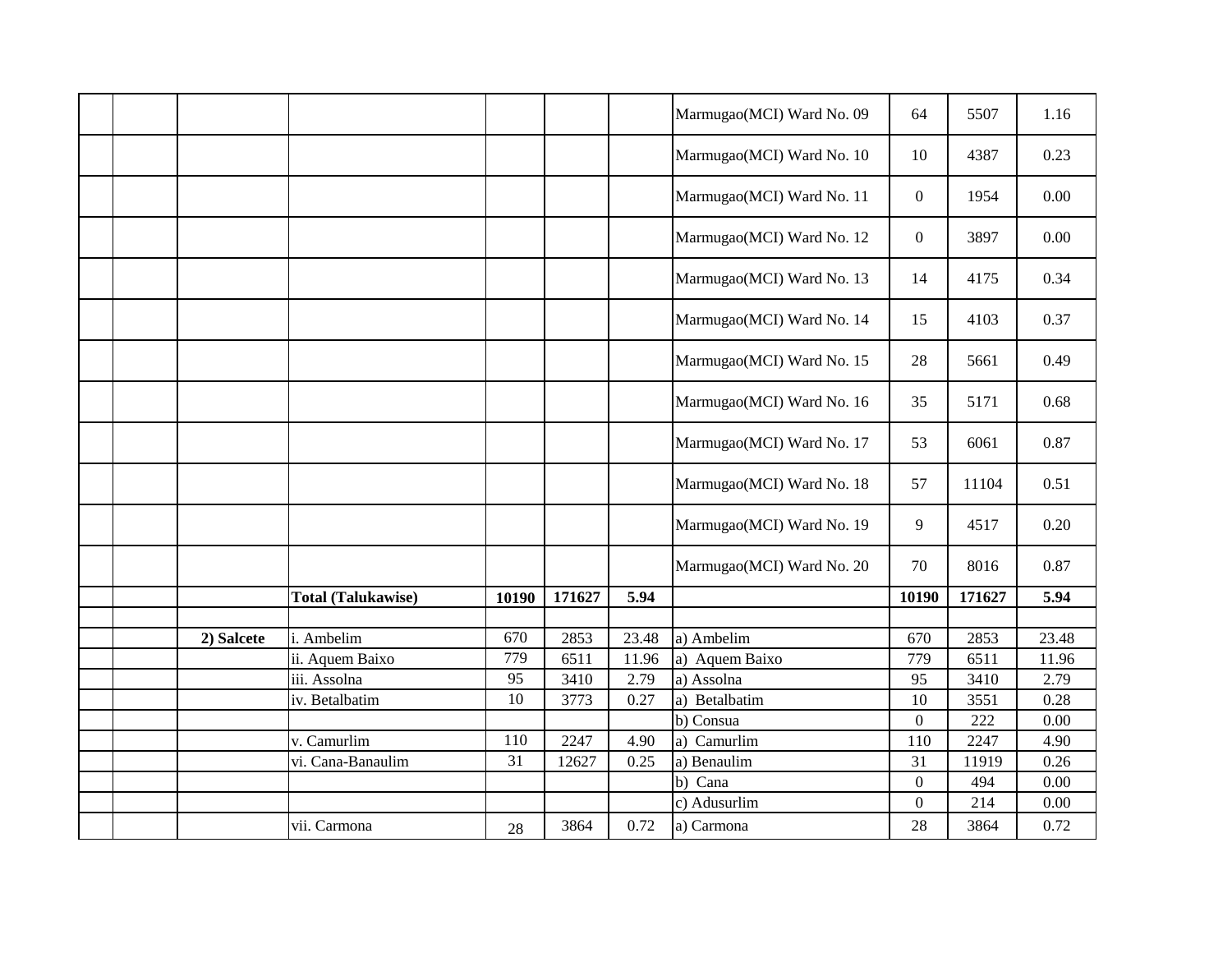| viii. Cavelossim                             | 10               | 1955            | 0.51  | a) Cavelossim                                                                    | 10                   | 1955                           | 0.51                    |
|----------------------------------------------|------------------|-----------------|-------|----------------------------------------------------------------------------------|----------------------|--------------------------------|-------------------------|
| ix. Chandor-Cavorim                          | 59               | 2935            | 2.01  | a) Chandor                                                                       | 5                    | 707                            | 0.71                    |
|                                              |                  |                 |       | b) Cavorim                                                                       | 54                   | 2228                           | 2.42                    |
| x. Chinchinim-Deusaua                        | 1067             | 8387            | 12.72 | a) Chinchinim                                                                    | 1062                 | 6908                           | 15.37                   |
|                                              |                  |                 |       | b) Deussua                                                                       | $\overline{5}$       |                                | 0.34                    |
|                                              | 34               |                 |       |                                                                                  |                      | 1479                           |                         |
| xi. Colva                                    |                  | 6987            | 0.49  | a) Colva                                                                         | 16                   | 3141                           | 0.51                    |
|                                              |                  |                 |       | b) Vanelim                                                                       | 5                    | 1860                           | 0.27                    |
|                                              |                  |                 |       | c) Gaudaulim                                                                     | $\overline{0}$       | 438                            | 0.00                    |
|                                              |                  |                 |       | d) Sernabatim                                                                    | 13                   | 1548                           | 0.84                    |
| xii. Curtorim                                | 1628             | 12886           | 12.63 | a) Curtorim                                                                      | 1628                 | 12886                          | 12.63                   |
| xiii. Davorlim-Dicarpale                     | 2187             | 18407           | 11.88 | a) Dicarpale                                                                     | 560                  | 3057                           | 18.32                   |
| xiv. Dramapur-Sirlim                         | 130              | 4286            | 3.03  | a) Dramapur                                                                      | 125                  | 3441                           | 3.63                    |
|                                              |                  |                 |       | b) Sirlim                                                                        | 5                    | 845                            | 0.59                    |
| xv. Guirdolim                                | 317              | 3622            | 8.75  | a) Guirdolim                                                                     | 317                  | 3622                           | 8.75                    |
| xvi. Loutolim                                | 2193             | 6121            | 35.83 | a) Loutolim                                                                      | 2193                 | 6121                           | 35.83                   |
| xvii. Macazana                               | $\boldsymbol{0}$ | 1972            | 0.00  | a) Macasana                                                                      | $\overline{0}$       | 1972                           | 0.00                    |
| xviii. Navelim                               | 756              | 12323           | 6.13  | a) Navelim                                                                       | 756                  | 12323                          | 6.13                    |
| xix. Nuvem                                   | 3634             | 9288            | 39.13 | a) Nuvem                                                                         | 3634                 | 9288                           | 39.13                   |
| xx. Orlim                                    | 28               | 2049            | 1.37  | a) Orlim                                                                         | 28                   | 2049                           | 1.37                    |
| xxi. Paroda                                  | 1073             | 3419            | 31.38 | a) Paroda                                                                        | $\overline{0}$       | 620                            | 0.00                    |
|                                              |                  |                 |       | b) Mulem                                                                         | 1073                 | 2799                           | 38.34                   |
| xxii. Rachol                                 | 1209             | 1686            | 71.71 | a) Rachol                                                                        | 1209                 | 1686                           | 71.71                   |
| xxiii. Raia                                  | 2968             | 10706           | 27.72 | a) Raia                                                                          | 2968                 | 10706                          | 27.72                   |
| xxiv. Rumdamol-Davorlim                      | 1627             | 15350           | 10.60 | a) Davorlim                                                                      | 1627                 | 15350                          | 10.60                   |
| xxv. Sao Jose De Areal                       | 2321             | 10229           | 22.69 | a) Sao Jose de Areal                                                             | 2321                 | 10229                          | 22.69                   |
| xxvi. Sarzora                                | 267              | 2270            | 11.76 | a) Sarzora                                                                       | 267                  | 2270                           | 11.76                   |
| xxvii. Seraulim                              | 8                | 3998            | 0.20  | a) Duncolim                                                                      | $\overline{0}$       | 748                            | 0.00                    |
|                                              |                  |                 |       | b) Seraulim                                                                      | 8                    | 3250                           | 0.25                    |
| xxviii. Telaulim                             | $\overline{0}$   | 2911            | 0.00  | a) Telaulim                                                                      | $\overline{0}$       | 2911                           | 0.00                    |
| xxix. Varca                                  | 14               | 5439            | 0.26  | a) Varca                                                                         | 14                   | 5439                           | 0.26                    |
| xxx. Velim                                   | 2021             | 5955            | 33.94 | a) Velim                                                                         | 2021                 | 5955                           | 33.94                   |
|                                              |                  |                 |       |                                                                                  |                      |                                |                         |
|                                              |                  |                 |       |                                                                                  |                      |                                |                         |
|                                              | 4857             |                 | 5.54  |                                                                                  | 1024                 |                                | 14.80                   |
|                                              |                  |                 |       |                                                                                  |                      |                                |                         |
|                                              |                  |                 |       |                                                                                  |                      |                                |                         |
| <b>Total (Panchayatwise)</b><br>Margao (MCI) | 25274            | 188466<br>87650 | 13.41 | Margao (MCI) Ward No. 01<br>Margao (MCI) Ward No. 02<br>Margao (MCI) Ward No. 03 | 23647<br>942<br>1244 | 173116<br>6917<br>6368<br>8622 | 13.66<br>14.79<br>14.43 |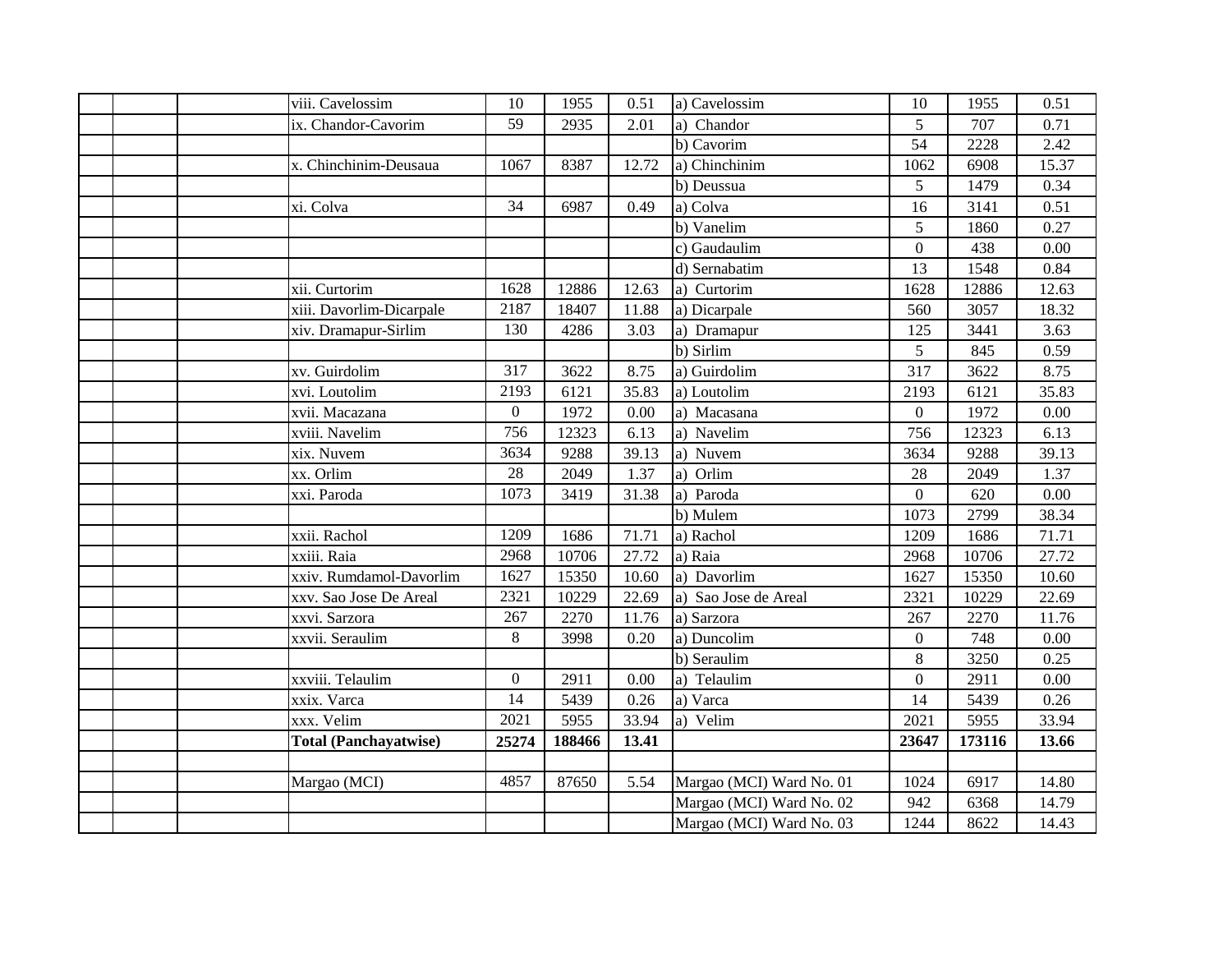|  |           |                           |       |        |       | Margao (MCI) Ward No. 04  | 287              | 3141   | 9.14  |
|--|-----------|---------------------------|-------|--------|-------|---------------------------|------------------|--------|-------|
|  |           |                           |       |        |       | Margao (MCI) Ward No. 05  | 301              | 6210   | 4.85  |
|  |           |                           |       |        |       | Margao (MCI) Ward No. 06  | 195              | 5520   | 3.53  |
|  |           |                           |       |        |       | Margao (MCI) Ward No. 07  | 35               | 4330   | 0.81  |
|  |           |                           |       |        |       | Margao (MCI) Ward No. 08  | 24               | 3781   | 0.63  |
|  |           |                           |       |        |       | Margao (MCI) Ward No. 09  | 687              | 6844   | 10.04 |
|  |           |                           |       |        |       | Margao (MCI) Ward No. 10  | 1                | 2002   | 0.05  |
|  |           |                           |       |        |       | Margao (MCI) Ward No. 11  | 15               | 2426   | 0.62  |
|  |           |                           |       |        |       | Margao (MCI) Ward No. 12  | 5                | 4329   | 0.12  |
|  |           |                           |       |        |       | Margao (MCI) Ward No. 13  | $\overline{7}$   | 2868   | 0.24  |
|  |           |                           |       |        |       | Margao (MCI) Ward No. 14  | 5                | 3375   | 0.15  |
|  |           |                           |       |        |       | Margao (MCI) Ward No. 15  | $\overline{0}$   | 1310   | 0.00  |
|  |           |                           |       |        |       | Margao (MCI) Ward No. 16  | 34               | 6462   | 0.53  |
|  |           |                           |       |        |       | Margao (MCI) Ward No. 17  | 9                | 2887   | 0.31  |
|  |           |                           |       |        |       | Margao (MCI) Ward No. 18  | 13               | 4879   | 0.27  |
|  |           |                           |       |        |       | Margao (MCI) Ward No. 19  | 21               | 3372   | 0.62  |
|  |           |                           |       |        |       | Margao (MCI) Ward No. 20  | $8\,$            | 2007   | 0.40  |
|  |           | Cuncolim(MCI)             | 738   | 16623  | 4.44  | Cuncolim(MCI) Ward No. 01 | 373              | 1792   | 20.81 |
|  |           |                           |       |        |       | Cuncolim(MCI) Ward No. 02 | 358              | 2197   | 16.29 |
|  |           |                           |       |        |       | Cuncolim(MCI) Ward No. 03 | $\overline{0}$   | 3186   | 0.00  |
|  |           |                           |       |        |       | Cuncolim(MCI) Ward No. 04 | $\overline{0}$   | 814    | 0.00  |
|  |           |                           |       |        |       | Cuncolim(MCI) Ward No. 05 | $\boldsymbol{0}$ | 2266   | 0.00  |
|  |           |                           |       |        |       | Cuncolim(MCI) Ward No. 06 | $\overline{3}$   | 1886   | 0.16  |
|  |           |                           |       |        |       | Cuncolim(MCI) Ward No. 07 | $\overline{0}$   | 1201   | 0.00  |
|  |           |                           |       |        |       | Cuncolim(MCI) Ward No. 08 | $\overline{0}$   | 1368   | 0.00  |
|  |           |                           |       |        |       | Cuncolim(MCI) Ward No. 09 | $\overline{0}$   | 589    | 0.00  |
|  |           |                           |       |        |       | Cuncolim(MCI) Ward No. 10 | $\overline{4}$   | 1324   | 0.30  |
|  |           | <b>Total (Talukawise)</b> | 29242 | 277389 | 10.54 |                           | 29242            | 277389 | 10.54 |
|  |           |                           |       |        |       |                           |                  |        |       |
|  | 3) Quepem | i. Ambaulim               | 2579  | 2987   | 86.34 | a) Ambaulim               | 2579             | 2987   | 86.34 |
|  |           | ii. Assolda               | 565   | 3676   | 15.37 | a) Assolda                | 540              | 1257   | 42.96 |
|  |           |                           |       |        |       | b) Oddar                  | 25               | 569    | 4.39  |
|  |           |                           |       |        |       | c) Xic-xelvona            | $\overline{0}$   | 125    | 0.00  |
|  |           |                           |       |        |       | d) Xelvona                | $\overline{0}$   | 1725   | 0.00  |
|  |           | iii. Avedem               | 1241  | 2898   | 42.82 | a) Avedem                 | 584              | 1650   | 35.39 |
|  |           |                           |       |        |       | b) Cotombi                | 654              | 1171   | 55.85 |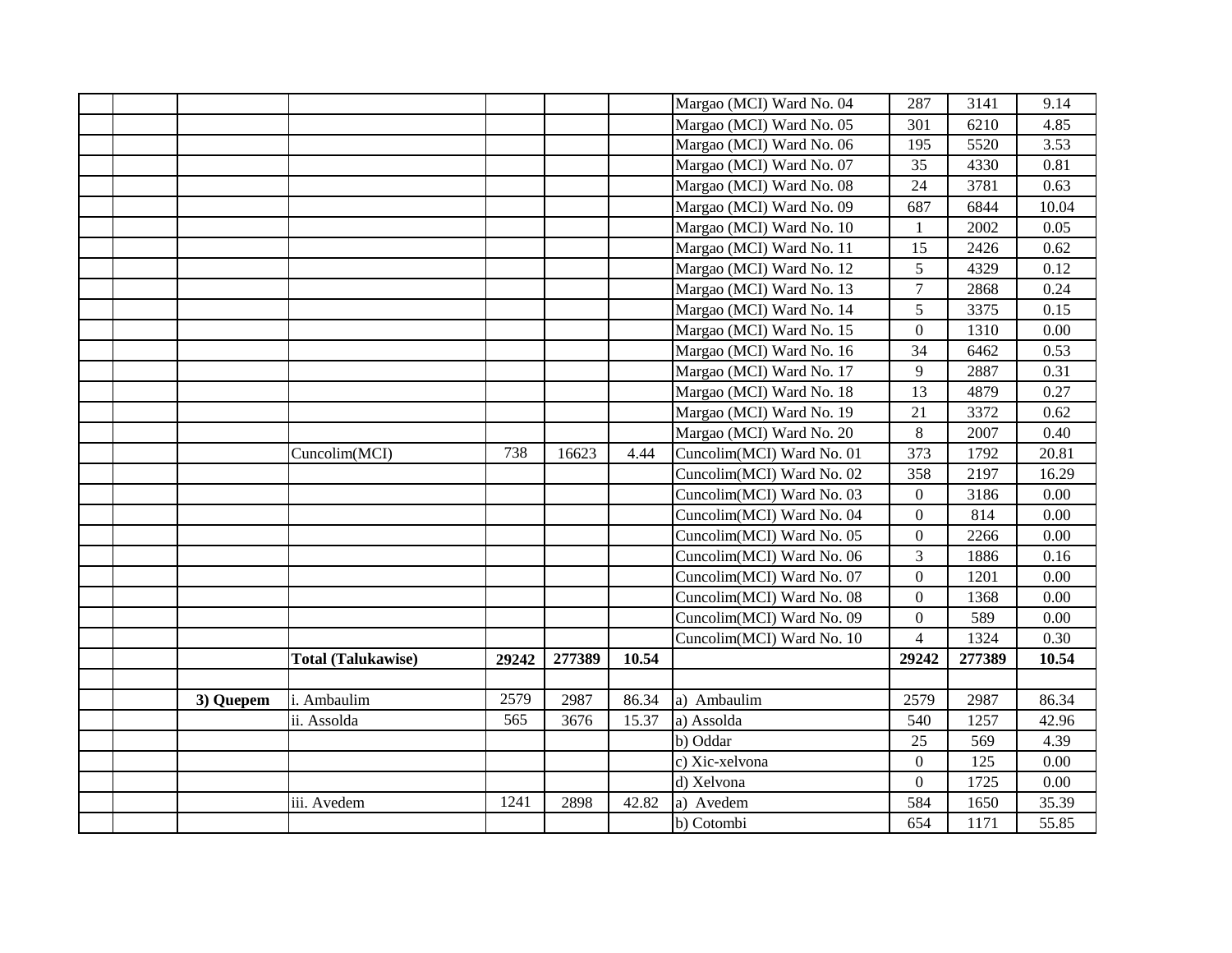|              |                              |       |       |       | c) Chaifi                    | 3     | 77    | 3.90  |
|--------------|------------------------------|-------|-------|-------|------------------------------|-------|-------|-------|
|              | iv. Balli-Adnem              | 3896  | 7415  | 52.54 | a) Balli                     | 821   | 2944  | 27.89 |
|              |                              |       |       |       | b) Adnem                     | 790   | 1657  | 47.68 |
|              |                              |       |       |       | c) Tiloi                     | 168   | 588   | 28.57 |
|              |                              |       |       |       | d) Cordem                    | 1510  | 1617  | 93.38 |
|              |                              |       |       |       | e) Benurdem                  | 607   | 609   | 99.67 |
|              | v. Barcem - Quedem           | 3977  | 4437  | 89.63 | a) Barcem                    | 2443  | 2685  | 90.99 |
|              |                              |       |       |       | b) Gokuldem                  | 526   | 579   | 90.85 |
|              |                              |       |       |       | c) Padi                      | 195   | 268   | 72.76 |
|              |                              |       |       |       | d)Quiskonda                  | 490   | 491   | 99.80 |
|              |                              |       |       |       | e) Quedem                    | 323   | 414   | 78.02 |
|              | vi. Cavrem-Pirla             | 1753  | 3508  | 49.97 | a) Cavorem                   | 744   | 920   | 80.87 |
|              |                              |       |       |       | b) Maina                     | 25    | 505   | 4.95  |
|              |                              |       |       |       | c) Pirla                     | 14    | 474   | 2.95  |
|              |                              |       |       |       | d) Sulcorna                  | 36    | 594   | 6.06  |
|              |                              |       |       |       | e) Cazur                     | 505   | 510   | 99.02 |
|              |                              |       |       |       | f)Mangal                     | 259   | 296   | 87.50 |
|              |                              |       |       |       | g) Corla                     | 170   | 209   | 81.34 |
|              | vii. Fatorpa-Quitol          | 985   | 3949  | 24.94 | a) Fatorpa                   | 505   | 2378  | 21.24 |
|              |                              |       |       |       | b) Quitol                    | 480   | 1571  | 30.55 |
|              | viii. Molcornem              | 1411  | 2887  | 48.87 | a) Molcornem                 | 604   | 1507  | 40.08 |
|              |                              |       |       |       | b) Undorna                   | 93    | 176   | 52.84 |
|              |                              |       |       |       | c) Naguem                    | 276   | 475   | 58.11 |
|              |                              |       |       |       | d) Molcopona                 | 419   | 457   | 91.68 |
|              |                              |       |       |       | e) Zanordem                  | 19    | 272   | 6.99  |
| ix. Morpirla |                              | 2752  | 2857  | 96.32 | a) Morpirla                  | 2752  | 2857  | 96.32 |
|              | x.Naqueri -Betul             | 162   | 491   | 32.99 | a) Naquerim                  | 162   | 491   | 32.99 |
| xi. Xeldem   |                              | 946   | 7434  | 12.73 | a) Xeldem                    | 946   | 7434  | 12.73 |
|              |                              |       |       |       |                              |       |       |       |
|              | <b>TOTAL</b> (Panchayatwise) | 20267 | 42539 | 47.64 |                              | 20267 | 42539 | 47.64 |
|              | Quepem (MCI)                 | 3661  | 15924 | 22.99 | Quepem (MCI) Ward No. No. 01 | 125   | 1537  | 8.13  |
|              |                              |       |       |       | Quepem (MCI) Ward No. No. 02 | 42    | 2011  | 2.09  |
|              |                              |       |       |       | Quepem (MCI) Ward No. No. 03 | 197   | 1025  | 19.22 |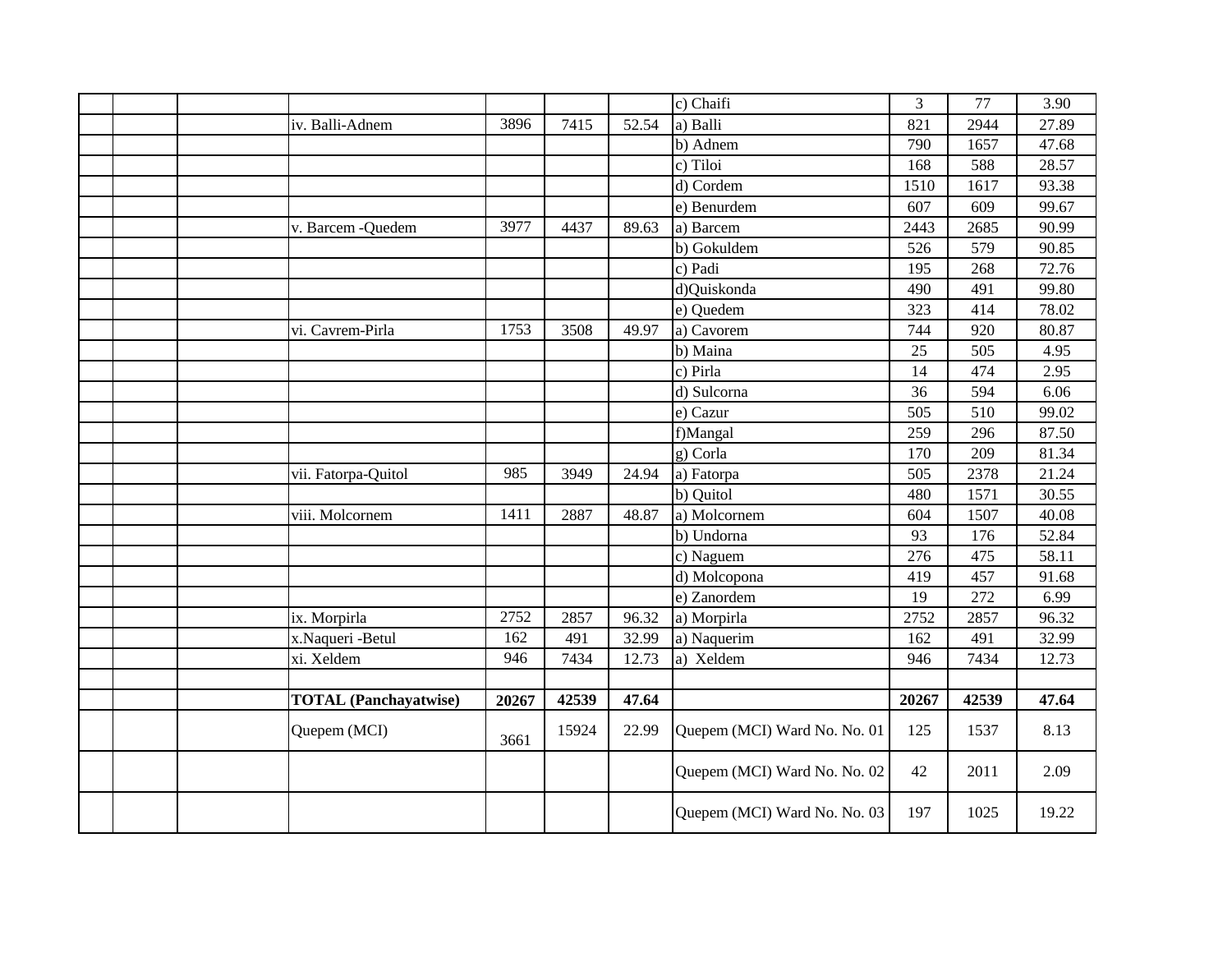|  |                         |      |       |      | Quepem (MCI) Ward No. No. 04           | 355              | 3220 | 11.02 |
|--|-------------------------|------|-------|------|----------------------------------------|------------------|------|-------|
|  |                         |      |       |      | Quepem (MCI) Ward No. No. 05           | 693              | 1654 | 41.90 |
|  |                         |      |       |      | Quepem (MCI) Ward No. No. 06           | 810              | 1229 | 65.91 |
|  |                         |      |       |      | Quepem (MCI) Ward No. No. 07           | 835              | 1164 | 71.74 |
|  |                         |      |       |      | Quepem (MCI) Ward No. No. 08           | 90               | 1120 | 8.04  |
|  |                         |      |       |      | Quepem (MCI) Ward No. No. 09           | $\overline{0}$   | 953  | 0.00  |
|  |                         |      |       |      | Quepem (MCI) Ward No. No. 10           | 139              | 882  | 15.76 |
|  |                         |      |       |      | Quepem (MCI) Sirvoi                    | 375              | 1129 | 33.22 |
|  | Curchorem- Cacora (MCI) | 1362 | 22730 | 5.99 | Curchorem- Cacora (MCI) Ward<br>No. 01 | $\overline{0}$   | 2094 | 0.00  |
|  |                         |      |       |      | Curchorem- Cacora (MCI) Ward<br>No. 02 | $\overline{0}$   | 1719 | 0.00  |
|  |                         |      |       |      | Curchorem- Cacora (MCI) Ward<br>No. 03 | 36               | 2281 | 1.58  |
|  |                         |      |       |      | Curchorem- Cacora (MCI) Ward<br>No. 04 | 827              | 1364 | 60.63 |
|  |                         |      |       |      | Curchorem- Cacora (MCI) Ward<br>No. 05 | 163              | 1315 | 12.40 |
|  |                         |      |       |      | Curchorem- Cacora (MCI) Ward<br>No. 06 | $\boldsymbol{0}$ | 1734 | 0.00  |
|  |                         |      |       |      | Curchorem- Cacora (MCI) Ward<br>No. 07 | $\overline{3}$   | 1457 | 0.21  |
|  |                         |      |       |      | Curchorem- Cacora (MCI) Ward<br>No. 08 | 9                | 2200 | 0.41  |
|  |                         |      |       |      | Curchorem- Cacora (MCI) Ward<br>No. 09 | 59               | 2727 | 2.16  |
|  |                         |      |       |      | Curchorem- Cacora (MCI) Ward<br>No. 10 | 18               | 1967 | 0.92  |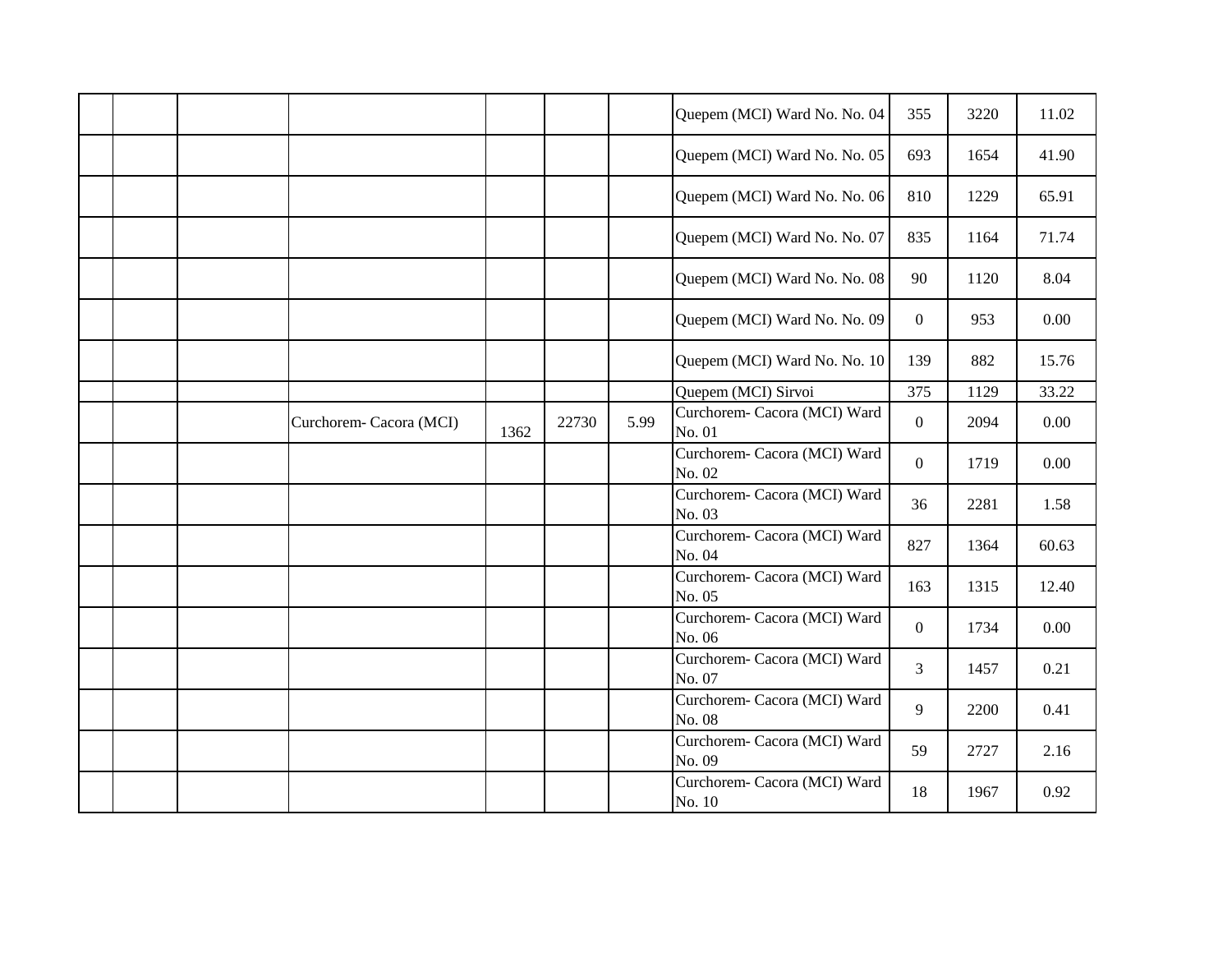|  |            |                           |       |       |       | Curchorem- Cacora (MCI) Ward<br>No. 11 | 16             | 1835  | 0.87   |
|--|------------|---------------------------|-------|-------|-------|----------------------------------------|----------------|-------|--------|
|  |            |                           |       |       |       | Curchorem- Cacora (MCI) Ward<br>No. 12 | 231            | 2037  | 11.34  |
|  |            | <b>Total (Talukawise)</b> | 25290 | 81193 | 31.15 |                                        | 25290          | 81193 | 31.15  |
|  |            |                           |       |       |       |                                        |                |       |        |
|  | 4) Sanguem | i. Bhati                  | 1294  | 3374  | 38.35 | a) Bati                                | 768            | 1933  | 39.73  |
|  |            |                           |       |       |       | b) Cumbari                             | 172            | 283   | 60.78  |
|  |            |                           |       |       |       | c) Villiena                            | 290            | 540   | 53.70  |
|  |            |                           |       |       |       | d) Dongor                              | $\overline{4}$ | 39    | 10.26  |
|  |            |                           |       |       |       | e) Naiquinim                           | 6              | 252   | 2.38   |
|  |            |                           |       |       |       | f) Potrem                              | 48             | 201   | 23.88  |
|  |            |                           |       |       |       | g) Tudou                               | 6              | 35    | 17.14  |
|  |            | ii. Curdi                 | 1659  | 4617  | 35.93 | a) Curdi                               | 35             | 35    | 100.00 |
|  |            |                           |       |       |       | b) Curpem                              | 179            | 886   | 20.20  |
|  |            |                           |       |       |       | c) Porteem                             | 1087           | 2320  | 46.85  |
|  |            |                           |       |       |       | d)Xelpem                               | 65             | 255   | 25.49  |
|  |            |                           |       |       |       | e) Cortali                             | 293            | 1121  | 26.14  |
|  |            | iii. Kalay                | 939   | 4364  | 21.52 | a) Calem                               | 568            | 2683  | 21.17  |
|  |            |                           |       |       |       | b) Maulinguem                          | 215            | 354   | 60.73  |
|  |            |                           |       |       |       | c) Dudal                               | 155            | 446   | 34.75  |
|  |            |                           |       |       |       | d) Costi                               | $\mathbf{1}$   | 881   | 0.11   |
|  |            | iv. Netorlim              | 2171  | 3552  | 61.12 | a) Netorli                             | 826            | 1709  | 48.33  |
|  |            |                           |       |       |       | b) Verlem                              | 460            | 568   | 80.99  |
|  |            |                           |       |       |       | c) Nundem                              | 500            | 500   | 100.00 |
|  |            |                           |       |       |       | e) Vichundrem                          | 385            | 775   | 49.68  |
|  |            | v. Rivona                 | 1858  | 5452  | 34.08 | a) Rivona                              | 1034           | 3621  | 28.56  |
|  |            |                           |       |       |       | b) Colomb                              | 824            | 1831  | 45.00  |
|  |            | vi. Sanvordem             | 87    | 7804  | 1.11  | a) Sanvordem                           | 48             | 5103  | 0.94   |
|  |            |                           |       |       |       | b) Rumbrem                             | $\overline{7}$ | 646   | 1.08   |
|  |            |                           |       |       |       | c) Comproi                             | 3              | 620   | 0.00   |
|  |            |                           |       |       |       | d) Coranginim                          | $\overline{0}$ | 32    | 0.00   |
|  |            |                           |       |       |       | e) Santona                             | 29             | 1403  | 2.07   |
|  |            | vii. Uguem                | 874   | 3266  | 26.76 | a) Uguem                               | 540            | 2557  | 21.12  |
|  |            |                           |       |       |       | b)Patiem                               | $\overline{0}$ | 292   | 0.00   |
|  |            |                           |       |       |       | c) Muguli                              | 334            | 508   | 65.75  |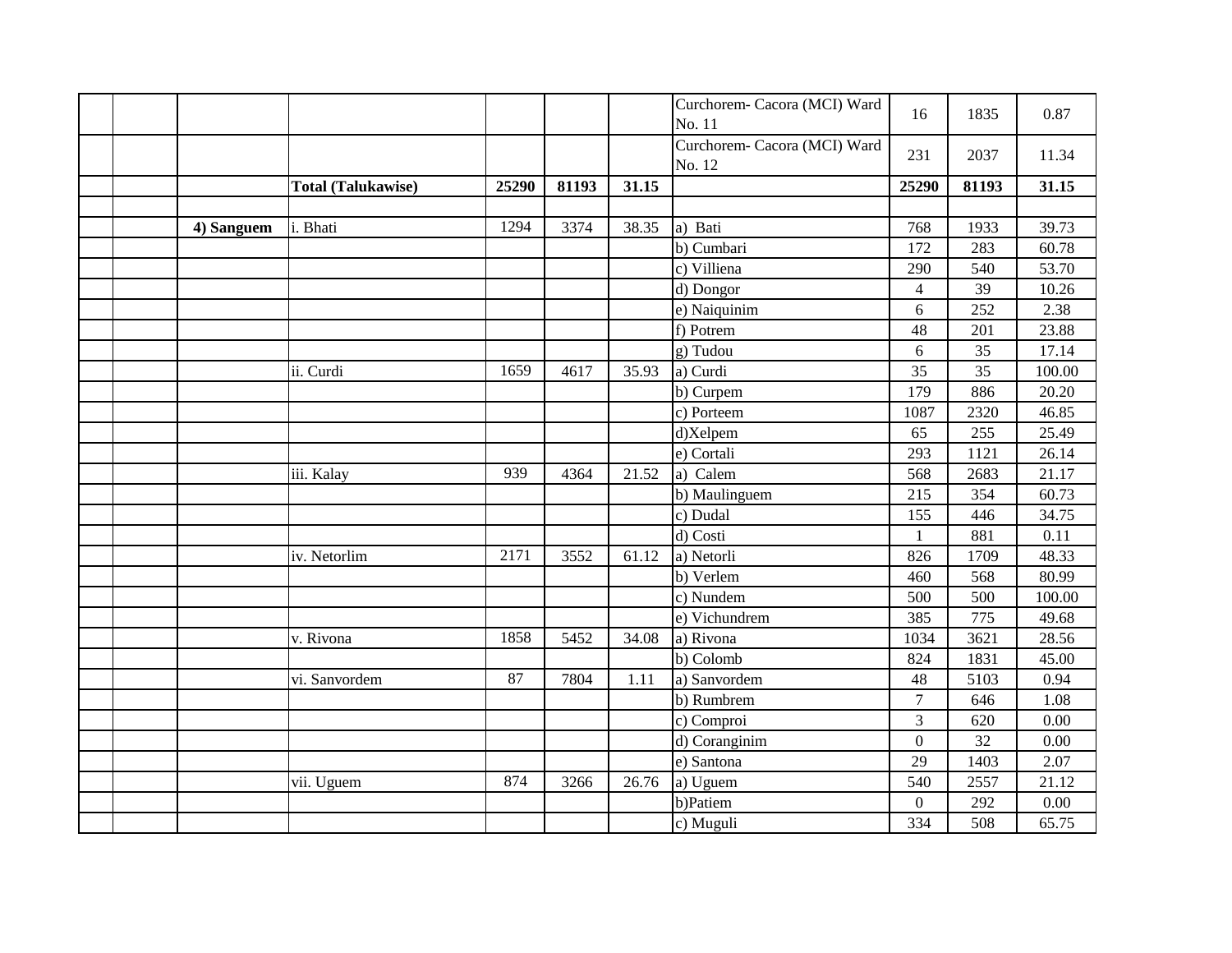|             | <b>TOTAL</b> (Panchayatwise) | 8882  | 32429 | 27.39 |                            | 8882           | 32429 | 27.39 |
|-------------|------------------------------|-------|-------|-------|----------------------------|----------------|-------|-------|
|             |                              |       |       |       |                            |                |       |       |
|             | Sanguem (MCI)                | 379   | 6444  | 5.88  | Sanguem (MCI) Ward No.01   | 8              | 550   | 1.45  |
|             |                              |       |       |       | Sanguem (MCI) Ward No.02   | $\overline{0}$ | 830   | 0.00  |
|             |                              |       |       |       | Sanguem (MCI) Ward No.03   | $\overline{0}$ | 502   | 0.00  |
|             |                              |       |       |       | Sanguem (MCI) Ward No.04   | 21             | 511   | 4.11  |
|             |                              |       |       |       | Sanguem (MCI) Ward No.05   | 109            | 971   | 11.23 |
|             |                              |       |       |       | Sanguem (MCI) Ward No.06   | $\overline{0}$ | 426   | 0.00  |
|             |                              |       |       |       | Sanguem (MCI) Ward No.07   | $\overline{0}$ | 474   | 0.00  |
|             |                              |       |       |       | Sanguem (MCI) Ward No.08   | 10             | 1048  | 0.95  |
|             |                              |       |       |       | Sanguem (MCI) Ward No.09   | $\overline{7}$ | 321   | 2.18  |
|             |                              |       |       |       | Sanguem (MCI) Ward No.10   | 224            | 811   | 27.62 |
|             | <b>Total (Talukawise)</b>    | 9261  | 38873 | 23.82 |                            | 9261           | 38873 | 23.82 |
|             |                              |       |       |       |                            |                |       |       |
| 5) Canacona | i. Agonda                    | 371   | 3801  | 9.76  | a) Agonda                  | 371            | 3801  | 9.76  |
|             | ii. Cotigao                  | 2418  | 2640  | 91.59 | a) Cotigao                 | 2418           | 2640  | 91.59 |
|             | iii. Gaondongrem             | 4321  | 4946  | 87.36 | a) Gaondongrem             | 4321           | 4946  | 87.36 |
|             | iv. Cola                     | 2977  | 5382  | 55.31 | a) Cola                    | 2977           | 5382  | 55.31 |
|             | v. Loliem-Polem              | 154   | 4797  | 3.21  | a) Loliem-Polem            | 154            | 4797  | 3.21  |
|             | vi. Poinguinim               | 1197  | 6625  | 18.07 | a) Poinguinim              | 1197           | 6625  | 18.07 |
|             | vii. Shristhal               | 2013  | 4547  | 44.27 | a) Shristhal               | 2013           | 4547  | 44.27 |
|             | <b>TOTAL</b> (Panchayatwise) | 13451 | 32738 | 41.09 |                            | 13451          | 32738 | 41.09 |
|             |                              |       |       |       |                            |                |       |       |
|             | Canacona (MCI)               | 206   | 12434 | 1.66  | Canacona (MCI) Ward No.01  | $\overline{0}$ | 977   | 0.00  |
|             |                              |       |       |       | Canacona (MCI) Ward No.02  | 27             | 1277  | 2.11  |
|             |                              |       |       |       | Canacona (MCI) Ward No.03  | 72             | 2054  | 3.51  |
|             |                              |       |       |       | Canacona (MCI) Ward No.04  | 5              | 1214  | 0.41  |
|             |                              |       |       |       | Canacona (MCI) Ward No.05  | $\overline{0}$ | 734   | 0.00  |
|             |                              |       |       |       | Canacona (MCI) Ward No.06  | $\overline{2}$ | 1101  | 0.18  |
|             |                              |       |       |       | Canacona (MCI) Ward No.07  | $\overline{0}$ | 1437  | 0.00  |
|             |                              |       |       |       | Canacona (MCI) Ward No.08  | 45             | 1049  | 4.29  |
|             |                              |       |       |       | Canacona (MCI) Ward No.09  | $\overline{0}$ | 1193  | 0.00  |
|             |                              |       |       |       | Canacona (MCI) Ward No.010 | 55             | 1398  | 3.93  |
|             | Total (talukawise)           | 13657 | 45162 | 30.24 |                            | 13657          | 45162 | 30.24 |
|             |                              |       |       |       |                            |                |       |       |